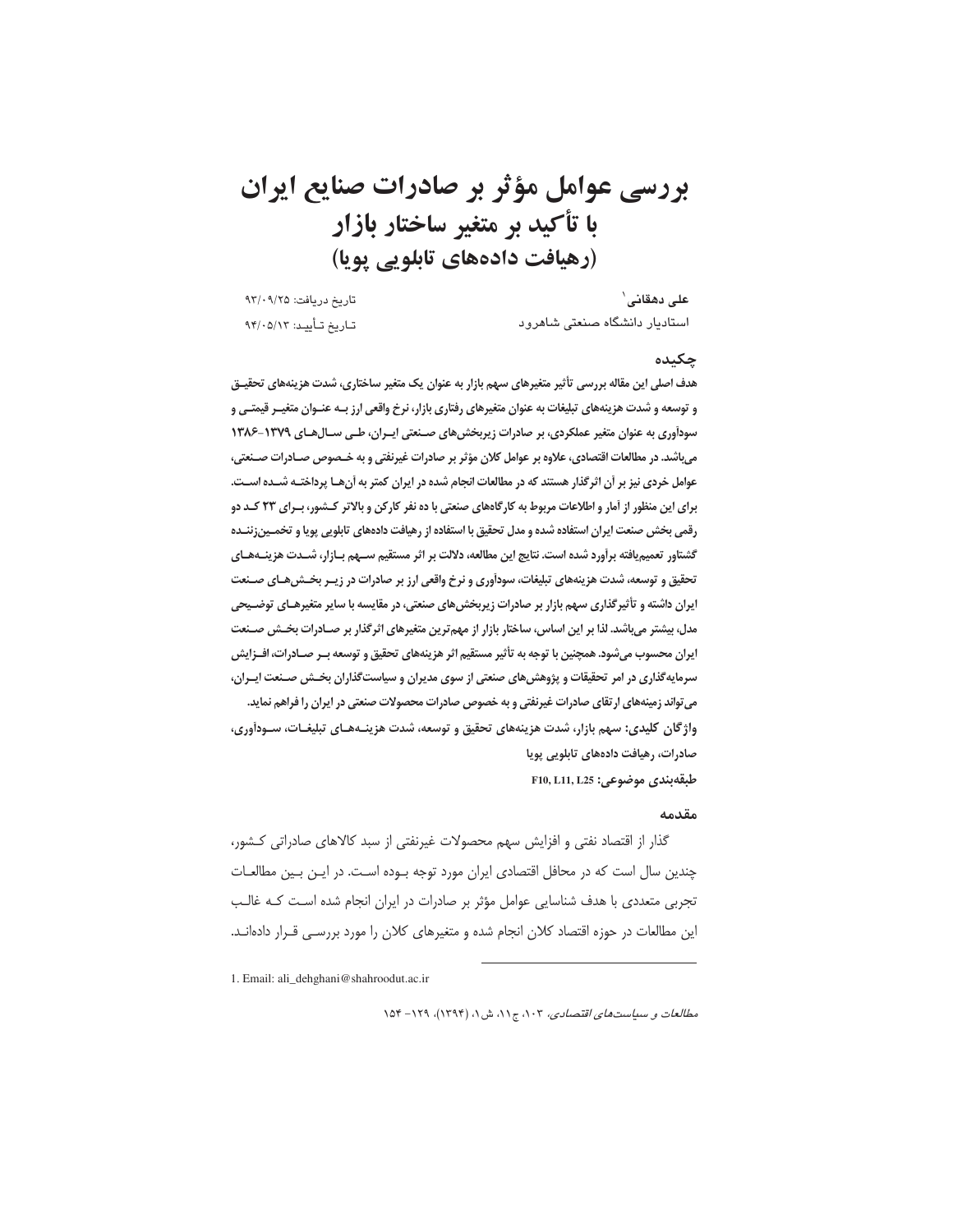۱۳۰ علی دهقانی

این مقاله با هدف بررسی عوامل ساختاری و رفتاری مؤثر بر صادرات صنایع ایـران انجـام شـده است و متغیرهای خردی مؤثر بر صادرات را مورد توجه قرار داده است.

در ادبیات اقتصاد صنعتی، مفاهیم ساختار، رفتار و عملکرد بازار تحت عنوان عناصـر سـهگانـه بازار مطرح هستند كه نحوه ارتباط اين عناصر و چگونگى اثرگذارى متقابل آنها، مورد اختلاف نظر اقتصاددانان و مکاتب مختلف اقتصادی است. میسن <sup>٬</sup> و بـن <sup>٬ ا</sup>ز پایــهگـذاران مکتـب ســاختارگرایی هستند که از بین عناصر سهگانه بازار بر اهمیت ساختار آن تأکید می نمایند. ساختارگرایـان معتقدنــد جهت علیت، از ساختار و رفتار به عملکرد ختم مے شـود. در نقطـه مقابـل مکتـب سـاختارگرایـان، طرفداران مکتب شیکاگو \_ یو. سی. ال. ای<sup>۳</sup> قرار دارند و برخلاف مکتب سـاختارگرایان، طرفـداران این مکتب جهت علیت را از عملکرد و رفتار به ساختار می دانند (barthwall, 2007: 20-27).

عملکرد بازار در قیمت، کارایی، پیشرفت فنی، نرخ سودآوری، میزان تولید، فروش، صادرات و اشتغال منعکس می شود. قیمت و نرخ سودآوری و سایر جنبههای عملک رد بـازار تحـت تـأثیر رفتار رقابتی یا همکاری بنگاهها و ساختار بازار مشخص میشود (خداد کاشی، ۱۳۸۹).

از جمله متغیرهای ساختاری بازار میتوان به سهم بازار بنگاهها اشاره نمود، بـه ایـن مفهـوم کـه معمولاً، سهم بالای بازاری در بازارهای انحصاری و یا انحصارات چندجانبه مطرح است و در مقابـل، از ویژگیهای بازارهای رقابتی میتوان به کوچک بودن بنگاهها و داشتن سهم ناچیز بازاری آنهـا اشــاره نمود (دهقانی، ۱۳۹۲). همچنین تبلیغات یکی از متغیرهای مهم رفتاری بازار میباشد که مـیتوانـد بـر عملكرد بازار، نظير فروش و صادرات تأثير داشته باشد (خداداد كاشي و دهقاني، ١٣٨۴).

همان طور که اشاره گردید، نحوه ارتباط فروش و صادرات به عنوان متغیرهای عملک ردی بازار، سهم بازار به عنوان یک متغیر ساختاری بازار و هزینههای تبلیغات و تحقیقـات بــه عنــوان متغیرهای رفتـاری بـازار و همچنـین چگـونگی اثرگـذاری متقابـل آنهـا، مـورد اخـتلاف نظـر اقتصاددانان و مكاتب مختلف اقتصادى است. از سوى ديگر، مطالعـات تجربـي متعـددي نيـز در حمايت از اين ديدگاهها وجود دارد؛ بنابراين لازم است كه اين موضوع در بخش صـنعت ايـران مورد مطالعه قرار گیرد. برای این منظور، این مطالعه بـه بررسـی تـأثیر متغیرهـای سـهم بـازار، هزینههای تحقیق و توسعه، هزینههای تبلیغات، نرخ واقعی ارز و سودآوری بر صادرات ۲۳ کد دو رقمی بخش صنعت ایران میپردازد. در واقع سؤال اساسی کـه ایــن تحقیــق در پــی پاسـخ بــه آن

-

1. Mason 2. Bain 3. U.C.L.A school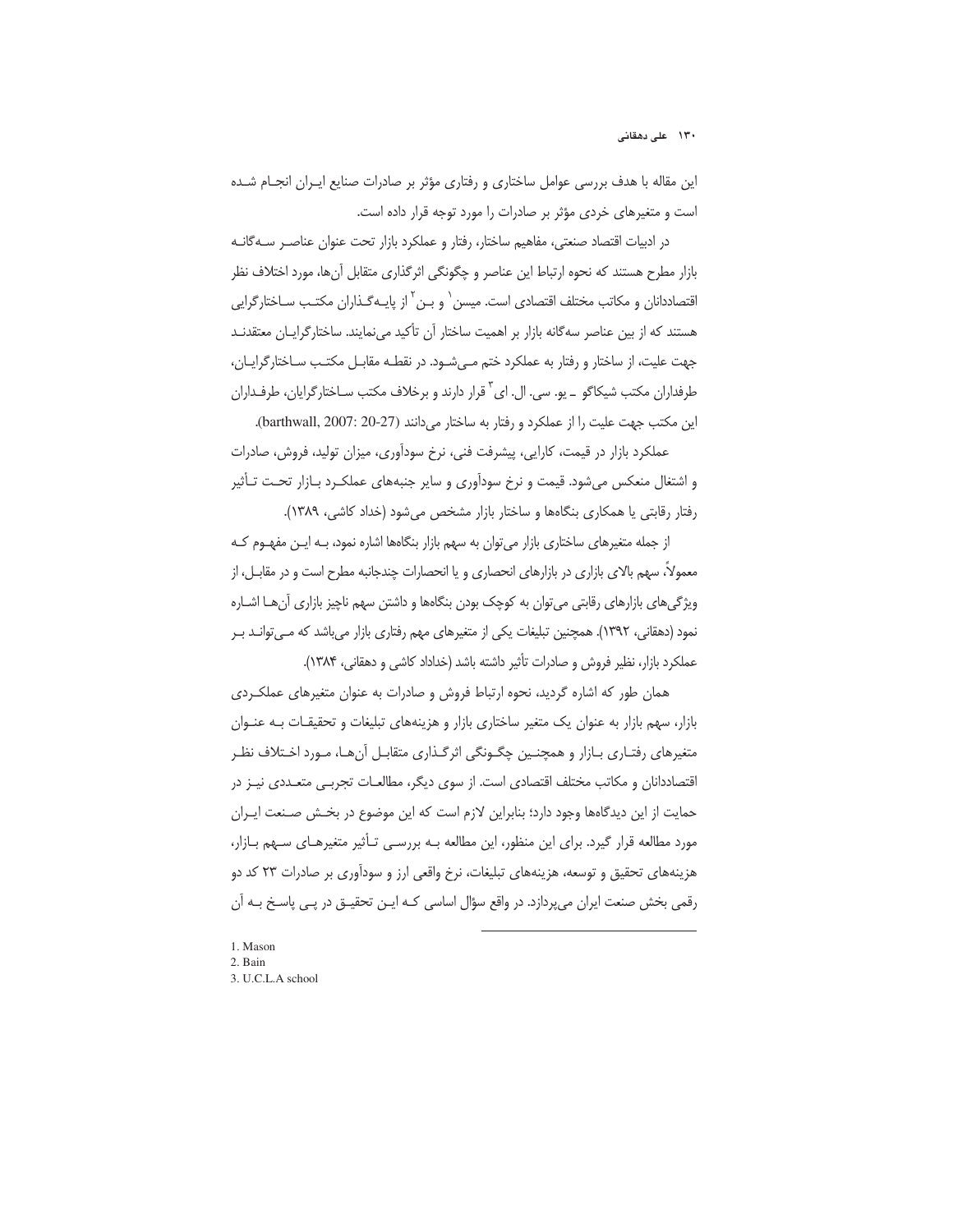بررسی عوامل مؤثر بر صادرات صنایع ایران با تاکید بر متغیر ساختار بازار… ۱۳۱

می باشد، به این صورت اسـت کـه آیـا سـاختار بـازار بـر صـادرات محـصولات صـنعتی ایـران در زیربخش های صنعتی دو رقمی، مؤثر بوده است؟ مهمترین فرضیه مورد آزمون در این مطالعـه ایـن است که ارتباط بین صادرات با سهم بازار، هزینههای تحقیق و توسعه، هزینـههـای تبلیغـات، نـرخ واقعی ارز و سودآوری در بخش صنعت ایران یک ارتباط مـستقیم مـیباشـد. بـرای ایـن منظـور از دادههای مربوط به کارگاههای صنعتی ده نفر کارکن و بالاتر طی سال هـای ۱۳۷۹–۱۳۸۶ اسـتفاده خواهد شد و مدل اقتصادسنجی با استفاده از رهیافت دادههای تابلویی پویا<sup>\</sup>(DPD) و تخمین زننـده گشتاور تعمیمیافته <sup>۲</sup> مورد آزمون قرار می *گ*یرد. در ادامه مقاله، مطالب بـه صـورت زیـر سـازماندهی شده است: در بخش اول به مبانی نظری موضوع پرداخته شده و سـپس در قـسمت دوم، مطالعـات تجربي تحقيق در داخل و خارج از كشور مرور مے شود. بخش سوم به معرفے مدل و روش شناسے ِ تحقیق اختصاص یافته و در قسمت چهارم تخمین مدل و تحلیل یافتههای تحقیق ارائه می شـود. بخش ينجم و پاياني مقاله نيز دربر گيرنده جمع بندي و ارائه توصيههاي سياستي تحقيق مي باشد.

# ۱- مروری بر مبانی نظری موضوع

تأثیر ساختار بازار بر صادرات به عنوان متغیر عملکردی بـازار همـواره در ادبیـات اقتـصاد صنعتی و بین|لملل مطرح بوده است. دیدگاه کلی در خصوص ارتباط بین این دو متغیر این است که نه تنها ساختار بازار بر میزان فروش بنگاهها در بازار داخلی تأثیر میگذارد، بلکه بـر انگیـزه و توانایی فروش بنگاهها در بازارهای خارجی و صادرات آنها نیز مؤثر است.

در زمینه ارتباط بین ساختار بازار و صادرات دیدگاههای متفاوتی مطرح میباشـد. دیـدگاه اول بیان می کند که شاخص سهم بازار، به عنوان یکی از متغیرهـای مهــم ســاختار بــازار دارای ارتبــاط معکوس با صادرات بنگاهها در بازارهای خارجی است. بر مبنای این دیدگاه، تحت شـرایط رقابت ناقص در بازارهای داخلی و با افزایش تعداد بنگاهها در بازار، سهم بازاری هر یک از بنگاهها کاسته شده که این امر منجر به کاهش قیمت فروش کالاها در بازارهای داخلی میشـود. لـذا بـا کـاهش قیمت، فروش کالاها در بازارهای داخلی و با فرض ساختار بازار رقابتی در بازارهای خـارجی، درآمـد صادراتی بنگاههای داخلی و میزان صادرات بنگاهها در بازارهای خارجی افزایش می یابد.

در دیدگاه دوم، ساختار بازار در بازارهای خارجی، به صورت انحصاری یا انحـصار چندجانبــه در نظـر گرفته شده است که تحت این شرایط میـزان صـادرات بنگـاههـا بـستگی بـه تعـداد بنگـاههـا و قـدرت

- 1. Dynamic Panel Data (DPD)
- 2. generalized method of moments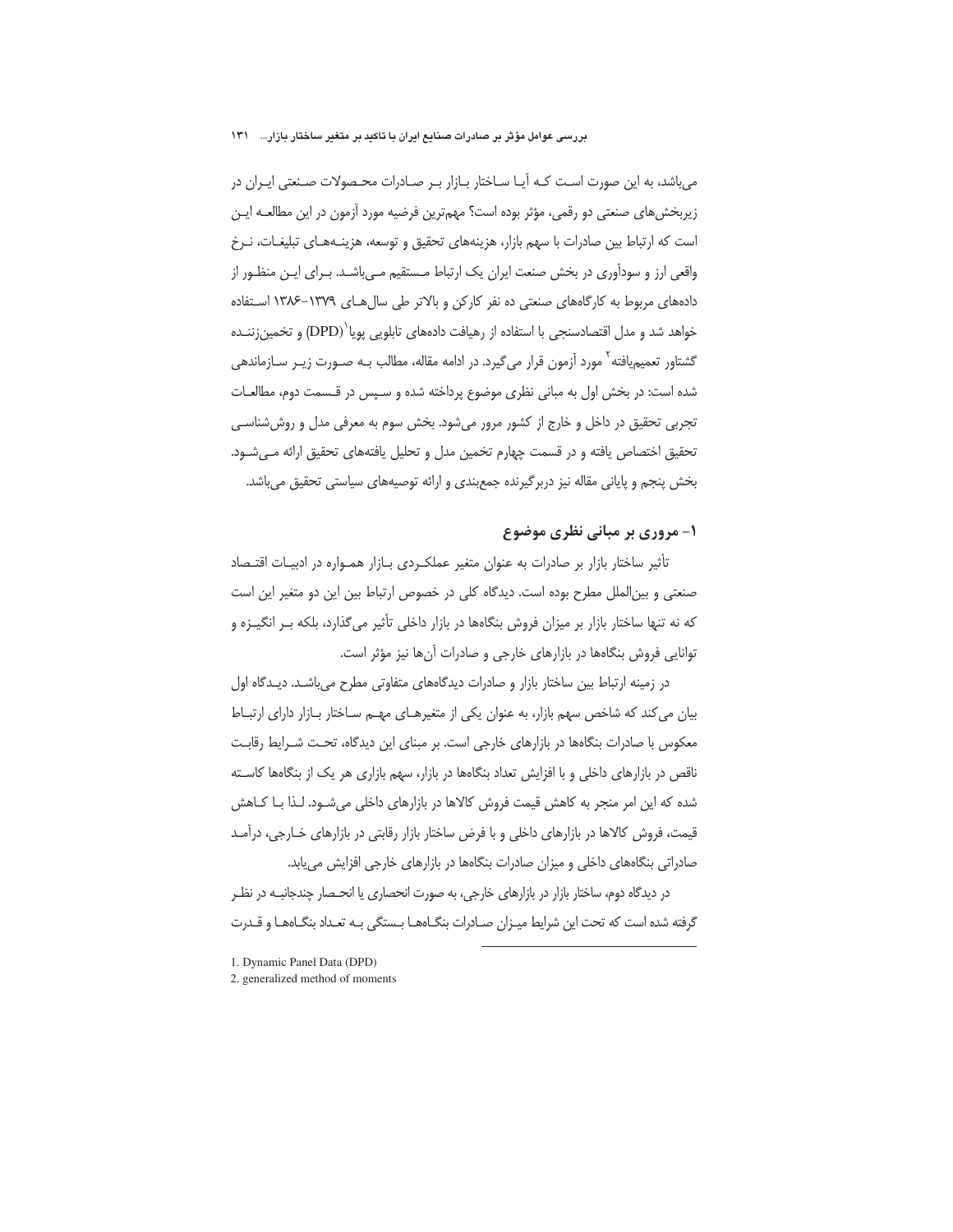رقابتپذیری بنگاهها در بازارهای خارجی خواهد داشت. از ایـن رو کـشورهایی کـه دارای بنگـاههـای بـا قدرت رقابتپذیری بالاتری هستند، از میزان صادرات بیشتری برخوردار خواهند بود. علاوه بر متغیر سـهم بازار، متغیر اندازه بنگاهها به عنوان یکی دیگر از متغیرهای ساختاری بازار با صادرات مـرتبط اسـت. انـدازه بنگاهها می تواند میزان صادرات بنگاهها را از طریق هزینههای تولید و هزینههـای انجـام مبـادلات تحـت تأثیر قرار دهد. بنابراین در صورتی که اندازه بنگاهها بزرگتر و هزینههای تولید کمتر باشـد، در آن صــورت با افزایش قدرت رقابتپذیری بنگاهها در بازارهای خارجی، میزان صادرات آنها نیز افزایش می یابد.

از طرف دیگر با کاهش هزینههای انجام مبادلات در بازارهای داخلی، انتظار بر این است ک شدت صادرات بنگاهها در بازارهای خارجی افزایش یابد. از این رو می توان بیان کرد که یک ارتباط مستقیم بین صادرات و اندازه بنگاهها برقرار میباشد. از دیگر متغیرهای ساختاری مؤثر بر صـادرات بنگاهها، توانایی ورود و خروج بنگاههای جدید و بالقوه به صنعت میباشد. بر این اساس، با کـاهش هزینهها و کاهش موانع ورود برای بنگاههای بالقوه، ورود آنها به صنعت افزایش یافته که در نتیجه آن، قیمت کالاها در بازارهای داخلی کاهش می یابد. با کاهش قیمت محصولات در بازارهای داخلی و با فرض ثبات سایر شرایط، انتظار میرود قدرت رقابتپذیری کالاهای داخلی در بازارهای خارجی افزايش يافته و به تبع أن شدت صادرات بنگامها افزايش يابد (Singh, D.A, 2009).

در ادامه به بیان ارتباط نظری بین صـادرات، هزینـههـای تحقیـق و توسـعه و سـودآوری پرداخته میشود. کاولین<sup>י</sup> و واترسان<sup>۲</sup> (۱۹۷۶) اولین اقتـصاددانانی بودنـد کـه پایـههـای نظـری مناسبی به منظور مطالعه ارتباط بین عملکرد و ساختار بازار فراهم نمودند. آنها نشان دادند کـه بین عملکرد، ساختار و رفتار بازار رابطه زیر وجود دارد:

$$
\frac{\pi}{R} = \frac{H}{\eta} (1 + \mu)
$$
 (1)

سمت چپ این رابطه نسبت سود به فروش را به عنوان شاخصی از عملکرد بازار نشان میدهد. همچنین مقدار H بیانگر شاخص تمرکز هیرشمن<sup>۲</sup> میباشد<sup>۲</sup>، که ساختار بـازار را نــشان میدهد و مجموعه متغیرهای رفتاری بنگاهها در مقابل یکدیگر نیز با  $\mu$  نشان داده شده است.

-

۴. شاخص هيرشمن كه به شاخص هرفيندال – هيرشمن نيز معروف است عبارت است از: مجموع مجـذورات سـهم نسبی بازار بنگاههای فعال در یک صنعت که از معروفترین و معتبرترین شـاخص۵عـای سـاختار بــازار مــیLباشـد (خداداد كاشى، ١٣٧٧: ١١٨-١١٢).

<sup>1.</sup> Cowling

<sup>2.</sup> Waterson

<sup>3.</sup> hirshman Index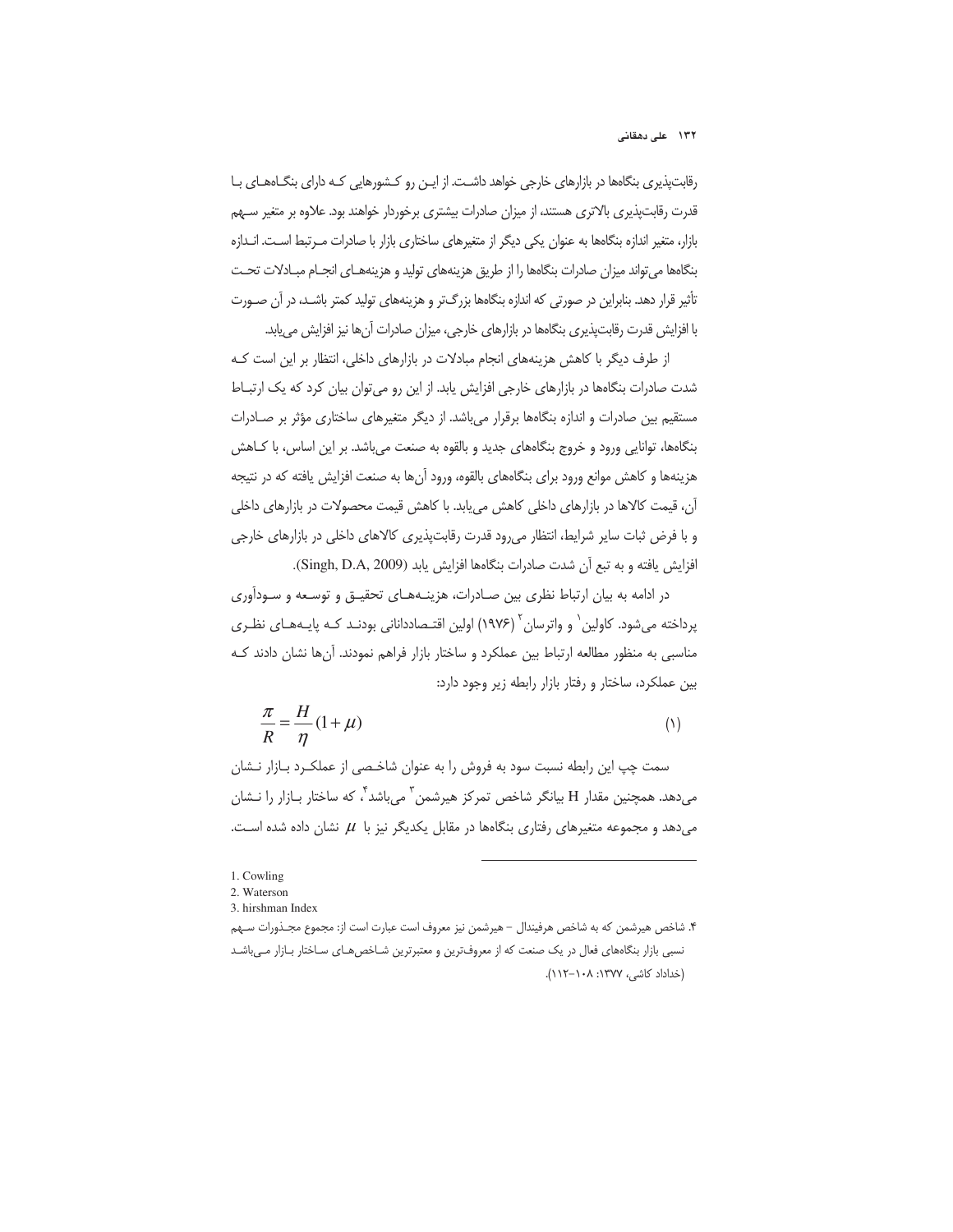بررسی عوامل مؤثر بر صادرات صنایع ایران با تاکید بر متغیر ساختار بازار… ۱۳۳

همچنین  $\eta$  نیز کشش قیمتی تقاضای بازار میباشد. قابل ذکر است که به منظور انـدازهگیـری ساختار بازار، علاوه بر شاخص هیرشمن، مهمترین شاخص مورد اسـتفاده در ایـن حـوزه درجـه تمرکز است. تمرکز شاخصی است که به کمک آن میتوان اندازه رقابت و انحصار را در بازارهای انفرادی یا در کل اقتصاد اندازهگیری نمود. به عبارت دیگر، چگونگی و نحوه تقسیم بازار بین بنگاهها توسط شاخصی به نام تمرکز تعیین مے گردد. بـه منظـور محاسـبه شـاخص تمرکـز، روش های متفاوتی معمول است. یکی از این روش ها، نسبت تمرکز n بنگاه است که به صـورت نمایش داده شده و به کمک رابطه زیر محاسبه می گردد: (CR<sub>n</sub>)

$$
CR_n = \frac{\sum_{i=1}^{n} x_i}{x}
$$
 (7)

x در آن (CRn) نسبت تمرکز n بنگاه،  $\sum_{i=1}^{n} x_i$  ارزش تولید تجمعـی n بنگـاه برتـر و x كل توليدات صنعت مي باشد. رابطه (٢) را مي توان به صورت زير نيز نمايش داد:

$$
CR_n = \frac{\sum_{i=1}^{n} S_i}{i=1}
$$
 (7)

که در آن Si سهم بازار بنگاه i ام است و برابر  $\frac{X_i}{\rm k}$ میباشد.  ${\rm X_i}$  نیز میزان تولید بنگاه i ام میباشـد. این شاخص به دلیل سهولت محاسبه، در بسیاری از کارهای تجربی استفاده شده است<sup>\</sup>(خداداد کاشی، ۱۳۷۹). واترسان <sup>۲</sup> (۱۹۸۲) و دیویز <sup>۳</sup> و کلارک ٔ (۱۹۸۲) نیز ارتباط بین ساختار و عملکرد بــازار را از بعد نظری مورد بررسی قرار میدهند و از متغیر تفاوت کالا<sup>۵</sup> بـه عنـوان متغیـر سـاختاری بــازار استفاده مینمایند. هانل و اس تی – پیـر ۲۰۰۲) بـه چگـونگی اثرگـذاری سـرمایهگـذاری در تحقیق و توسعه بنگاهها بر عملکرد آنها میپردازند. بررسی رابطه بین هزینههـای تبلیغـات بـه

١. علاوه بر اين شاخص، شاخص هاي ديگري نظير شاخص نسبت معكوس تعـداد بنگـاههـا، شـاخص هرفينـدال – هیرشمن، شاخص هانا و کی، شاخص آنتروپی، شاخص راتچاید، شاخص سـودآوری، شـاخص کـشش، شـاخص هال و تايدمن، شاخص روزن بلوث، شاخص سهم بازار، شاخص بي ثباتي سهم بازار، شاخص پويايي رقابت و ... نیز در این زمینه مطرح هستند (دهقانی، ۱۳۹۲).

<sup>2.</sup> Waterson

<sup>3.</sup> Davies

<sup>4</sup> Clark

<sup>5.</sup> product differentiations

<sup>6.</sup> Petr Hanel & Alain St-Pierre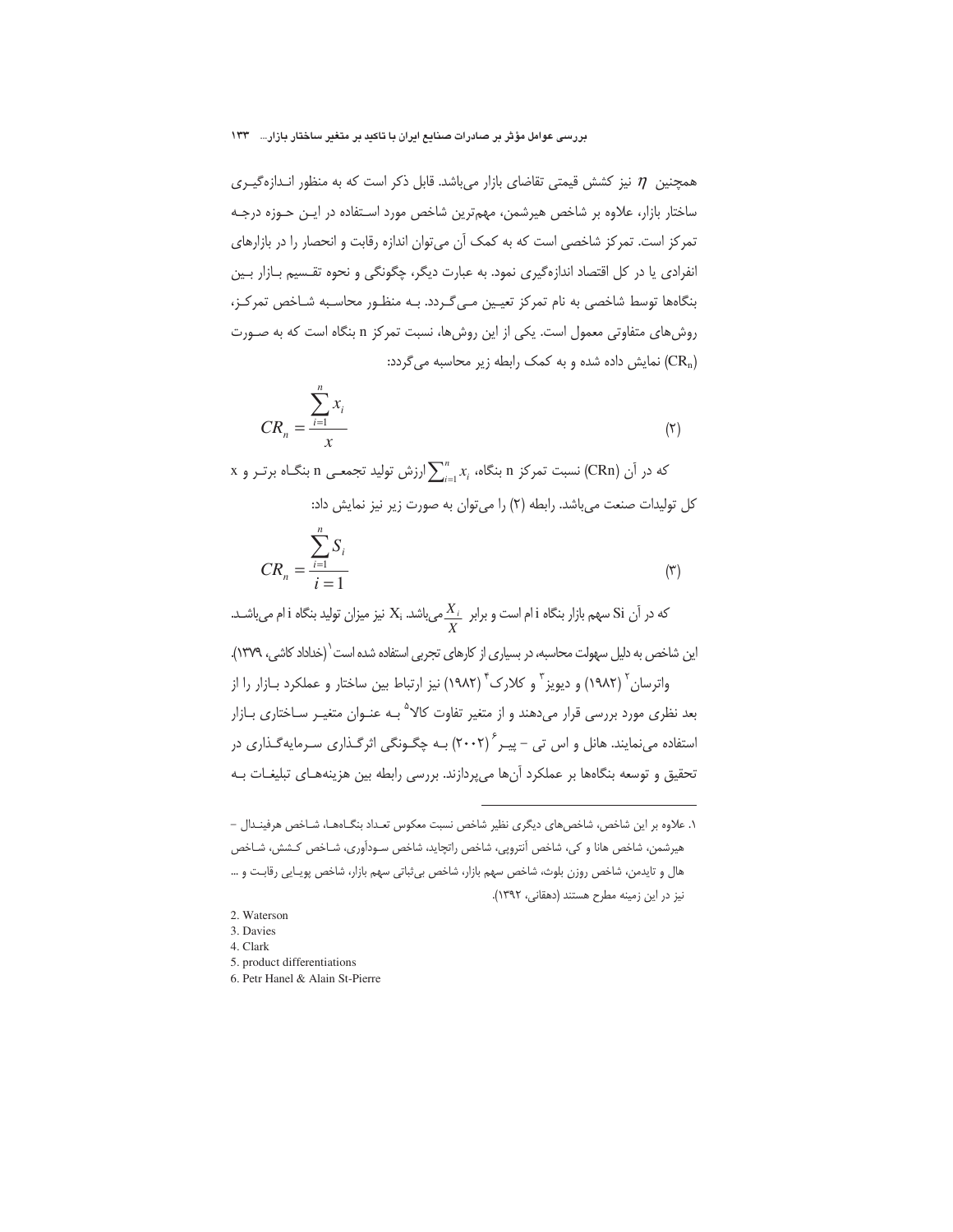عنوان یک متغیر رفتاری با عملکرد بازار نیز یکی از موضوعات مهم و اساسی در ادبیات اقتـصاد صنعتی میباشد. از اولین و مهمترین مطالعه در این زمینه مربوط به مطالعه کومونار و ویلـسون<sup>\</sup> (۱۹۶۷) میباشد که ارتباط بین متغیرهای ساختاری و عملکردی بازار را بررسی نموده است.

در مطالعات نظری، ارتباط بین استراتژیهای سازمانی، فعالیتهای صادراتی و عملکرد صنایع از بحثهای چالش برانگیز بوده است. اینکه چه متغیرهایی بر صادرات یک بنگاه یا یک صنعت تأثير گذار است، موضوع مطالعات نظرى فراواني بوده است. ارتباط بين صادرات، سودآورى (به عنوان یک متغیر عملکردی بازار)، اندازه بنگاه (به عنوان یک متغیر ساختاری بازار) و فعالیتهای تحقیق و توسعه (به عنوان یک متغیر رفتاری بازار) موضوع مطالعات زیادی را به خود معطوف کرده است Porter, 1980;(Montgomery, 1985); (Hitt, 1997); (Geringer, Tallman, & Olsen, 2000)

گرابوسکی<sup>۲</sup> و همکاران (۱۹۷۸) رابطه نظری و ریاضی متقابل عملکـرد بـازار و تحقیــق و توسعه را به صورت زیر در نظر می گیرند:

$$
R \& D = f(\pi, Sale, \frac{K}{L})
$$
 (5)

 $K$  که در آن R & D تحقیق و توسعه، K حجم سرمایه، L نیروی کار، Sale فـروش بنگـاه ياصنعت (اعم از فروش داخلي و يا صادرات) و  $\pi$  سود مىباشد.

## ۲- مروری پر مطالعات تجربی

در حوزه مطالعات نظری و تجربی، اولین و مهمترین مطالعـهای کـه رابطـه بـین عوامـل ساختاری و عملکردی بازار را مورد بررسی قرار میدهد، مطالعه بـن<sup>۳</sup> (۱۹۵۱) مـیباشـد. وی در این مطالعه، با استفاده تخمین معادلات رگرسیونی برای بخش صنعت آمریکا، از تمرکز به عنوان یک متغیر ساختاری بازار یاد میکند که بر متغیرهای عملکردی نظیر سودآوری و فروش، اعم از فروش داخلي و خارجي (صادرات) مؤثر است.

یافتههای پلس ٔ (۱۹۷۰) با استفاده از مدلهای با متغیر مستقل با وقفه، نشان میدهد کـه بین فروش سال جاری و هزینههای تبلیغاتی انجام شده طی سه سـال پـیش رابطـه وجـود دارد 9 (Graham & Frankenberger, 2000)

-

- 7. Comonar and Wilson 2. Grobowskey
- 
- 3. Bain
- 4. Peles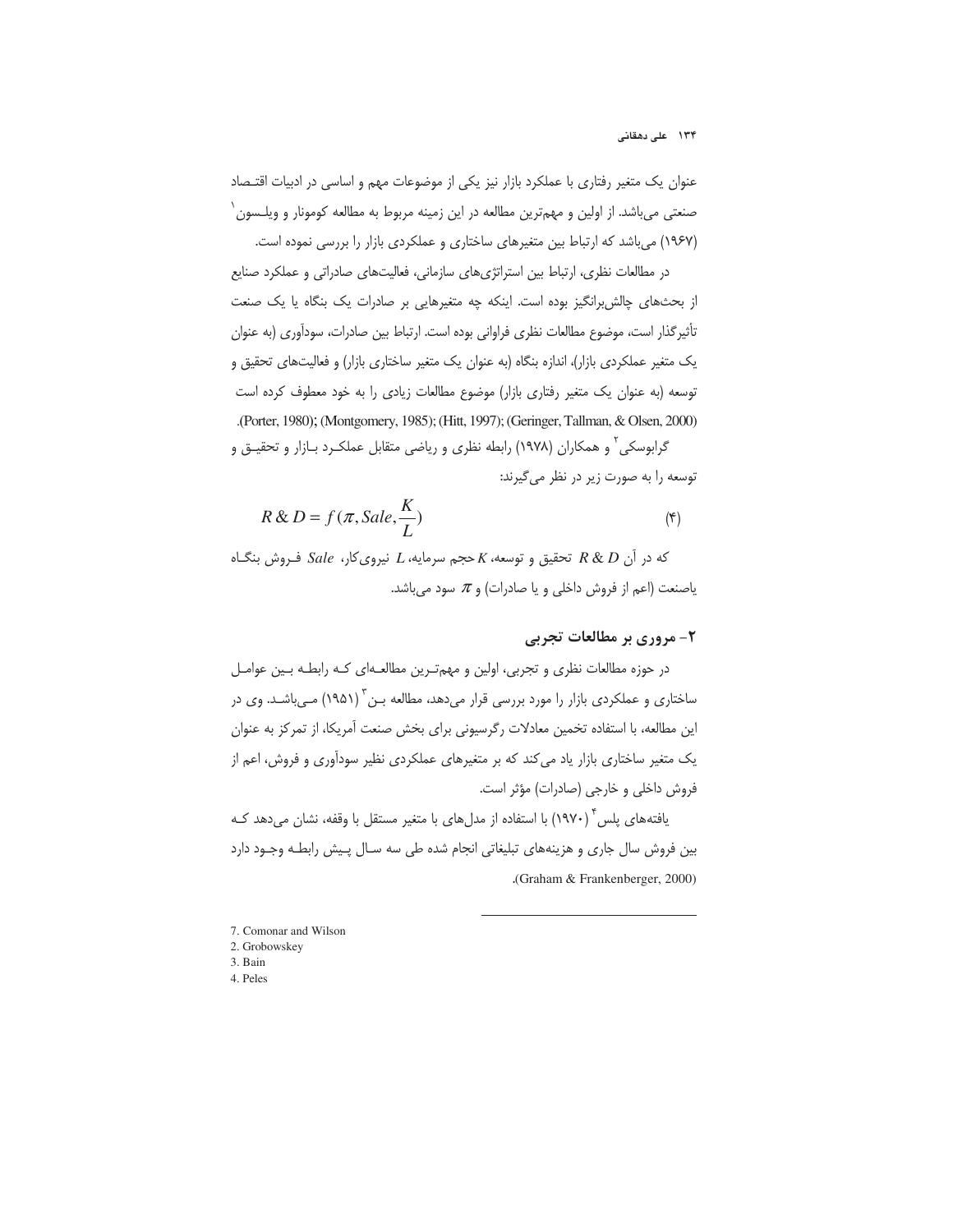روزنبرگ<sup>٬ (</sup>۱۹۸۲) با استفاده از استراتژیهای نوآوری به بررسی تأثیر هزینههای تحقیق و توسعه بر سودآوری صنایع تولیدی فرانسه میپردازد. برندر و اسپنسر ۲ (۱۹۸۴)، رقابت به منظـور کسب سهم بالاتر بازاری در صادرات محصول را مورد مطالعه قرار می دهند و نتیجه می گیرند که ساختار بازار محصول صادراتی بر میزان صادرات آن محصول اثرگذار است.

جبونی و فورسیت ٔ (۱۹۸۸) به بررسی رابطه بین ساختار بـازار و صـادرات زیــربخشهـای صنعتی در صنایع تولیدی آمریکا طی سال های ۱۹۷۰–۱۹۸۵ با استفاده روش های تلفیقی می پردازند. آنها در مطالعه خود به این نتیجه می رسند که متغیرهای ساختار بازار، صرفههای به مقیاس، برخورداری عوامل تولید و مهارت نیـروی کـار، اثرگـذاری مثبـت و معنـی۱دار بـر ارزش صادرات كالاهاى صنعتى در صنايع مورد بررسى داشته است.

هورستمن و مارکزن (۱۹۹۰) در مطالعهای به بررسی ساختار بازار به عنوان یک متغیر درونـزا بر تجارت بین|لملل می پردازند. آنها بیان می کنند کـه در بـسیاری از مطالعـات و ادبیـات موجـود، ساختار بازار رقابت ناقص را در تجارت بین الملل به عنوان یک متغیر برونزا فرض می نمایند. هـدف اصلي اين مقاله اين است كه در چارچوب يک مدل ساده، ساختارهاي بازار جايگزين <sup>۵</sup> را بــه عنــوان تعادل نش ً، برای پارامترهای متفاوت مدل اصلی مطرح نماید. ساختارهای آشنایی چون انحصار دو قطبی فروش <sup>۷</sup> که در صادرات رقابت می نمایند، و محصولات چند ملیتی یکسان <sup>۸</sup> و یـا سـایر مـوارد مشابه، از جمله آنها هستند. نتايج اين مطالعه نشان مى دهد كه تغييـرات انـدك در سياسـتهـاى مالیاتی، می توانند باعث اثرات رفاهی قابل توجهی شود و این تغییرات، منجر به تغییرات در سـاختار بازارهای متعادل و افزایش های غیرمداوم قیمتها، مقادیر محصول و سود می شوند.

گوپال و آسوپا<sup>۹</sup> (۱۹۹۱) در مقالهای با رویکرد سهم بازاری به بررسی نحـوه قیمـت $\ell$ ـذاری کالاهای صادراتی می پردازند و عنوان می کنند که سهم بـازار عامـل تعیـین کننـدهای در میـزان صادرات و قیمتگذاری محصولات می باشد. نتر `` (۱۹۹۲) در مطالعهای به بررسـی رابطـه بـین سهم بازاری به عنوان یک متغیر ساختاری بازار و بازاریابی و فروش، اعم از صادرات محصولات

- 1. Rosenberg
- 2. Brander & Spencer
- 3. Jebuni and Forsyth
- 4. Horstmann & Markusen
- 5. alternative market structures
- 6. nash equilibria
- 7. duopoly
- 8. single multinational producing
- 9. Gopal & Asopa
- 10. Knetter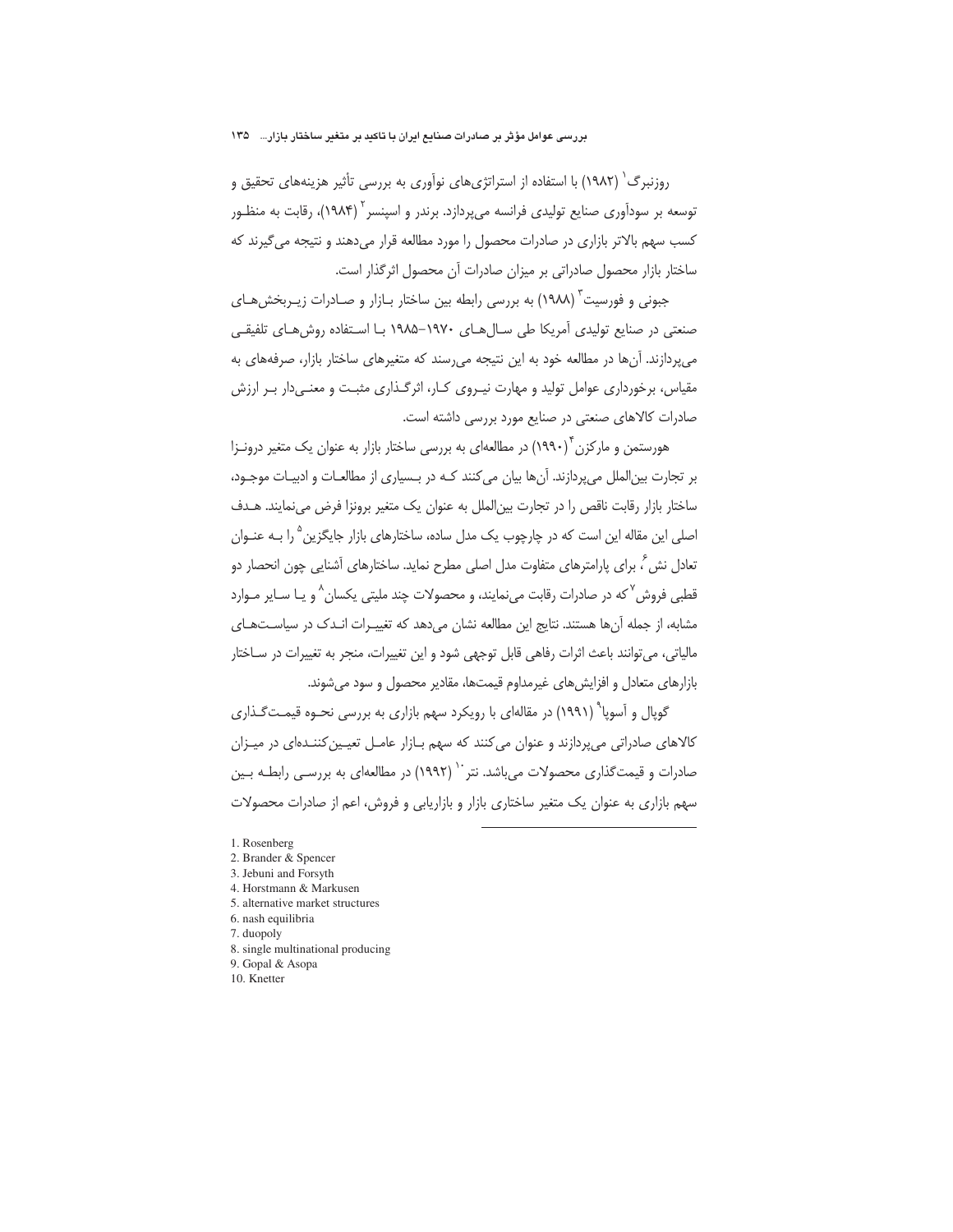بنگاهها می پردازد و به این نتیجه می رسد که بنگاههای با سهم بالاتر در مقایسه با بنگاههای بـا سهم کم، در امر بازاریابی و فروش و همچنین صادرات موفق تر هستند.

فینسترا و همکاران <sup>(</sup> (۱۹۹۳) در مطالعهای با عنوان ساختار بــازار و تجــارت بــین|لملــل، بــه بررســی رابطه بین ساختار بازار و عملکرد تجارت<sup>۲</sup> در کشورهای کره جنوبی، تـایوان و ژاپــن پرداختــهانــد. در ایــن مطالعه با توجه به ساختار تقریباً متفاوت بازار کشورهای کره، ژاپن و تایوان، بحث خود را در این کـشورهــا ادامه میدهد. نتایج مطالعه نشان میدهد که ساختار بازار متغیر مهمی در تعیین تجارت بین الملل است.

لو و سوگیانیس ۱۳۹۶) نیز با استفاده از اطلاعات مربوط به بنگــاههــای تولیــدی آمریکــا نشان میدهند که هزینههای تحقیق و توسعه با یک وقفه، بر سودآوری و ارزش افـزوده صـنایع تأثیر گذار می باشند. نال<sup>۴</sup> (۱۹۹۷) در مطالعهای به بررسی تکامل تدریجی و اصلاح ساختار بازار و صادرات در صنعت انرژی هند میپردازد. نتایج این مطالعه نشان میدهـد کـه بـین سـهم بـازار بنگاهها و صادرات آنها رابطه مستقیمی وجود دارد. همچنین هزینـههـای تحقیـق و توسـعه و افزایش در کارایی تولید از عوامل مهم ارتقاء صادرات انرژی در هند می باشند.

بالوت و همکاران ۱/ ۲۰۰۱) در یک مطالعه بـین کـشوری و بـا اسـتفاده از رویکـرد دادههـای تابلویی عنوان می نمایند که بین سرمایه انسانی، هزینههای تحقیق و توسعه و سودآوری بنگاههـای فرانسه و سوئد ارتباط مستقیمی برقرار می باشد. باسیل ۲۰۰۱) در مطالعهای تأثیر متغیرهـای نـرخ واقعی ارز، هزینههای تحقیق و توسعه و هزینههای تبلیغات را بر صادرات بنگاههای تولیـدی ایتالیـا طی سال های ۱۹۹۱–۱۹۹۷ به صورت مدل سری زمانی مورد بررسی قرار میدهد. یافتههـای ایـن مطالعه نشان می دهد که متغیرهای هزینههای تحقیق و توسعه، هزینههای تبلیغـات و نـرخ واقعـی ارز تأثیر مثبت و معنی دار بر صادرات بنگاههای تولیدی در این کشور دارند.

نیلس (۲۰۰۲) سهم بازار را یک متغیر اساسی در نحوه قیمتگذاری کالاهـای صـادراتی می داند و ساختار بـازاری کـه بنگـاه صـادرکننـده در آن فعالیـت مـی نمایـد، را یکـی از عوامـل تعیین کننده صادرات محصولات آن بنگاه میداند. گـوان^ (۲۰۰۳) بـه ارزیـابی تـأثیر متغیرهـای

- 2. trade performance
- 3. Lew & Sougiannis
- 4. Null
- 5. Ballot et al
- 6. Basile
- 7. Nils
- 8. Guan

<sup>1.</sup> Feenstra, Yang & Hamilton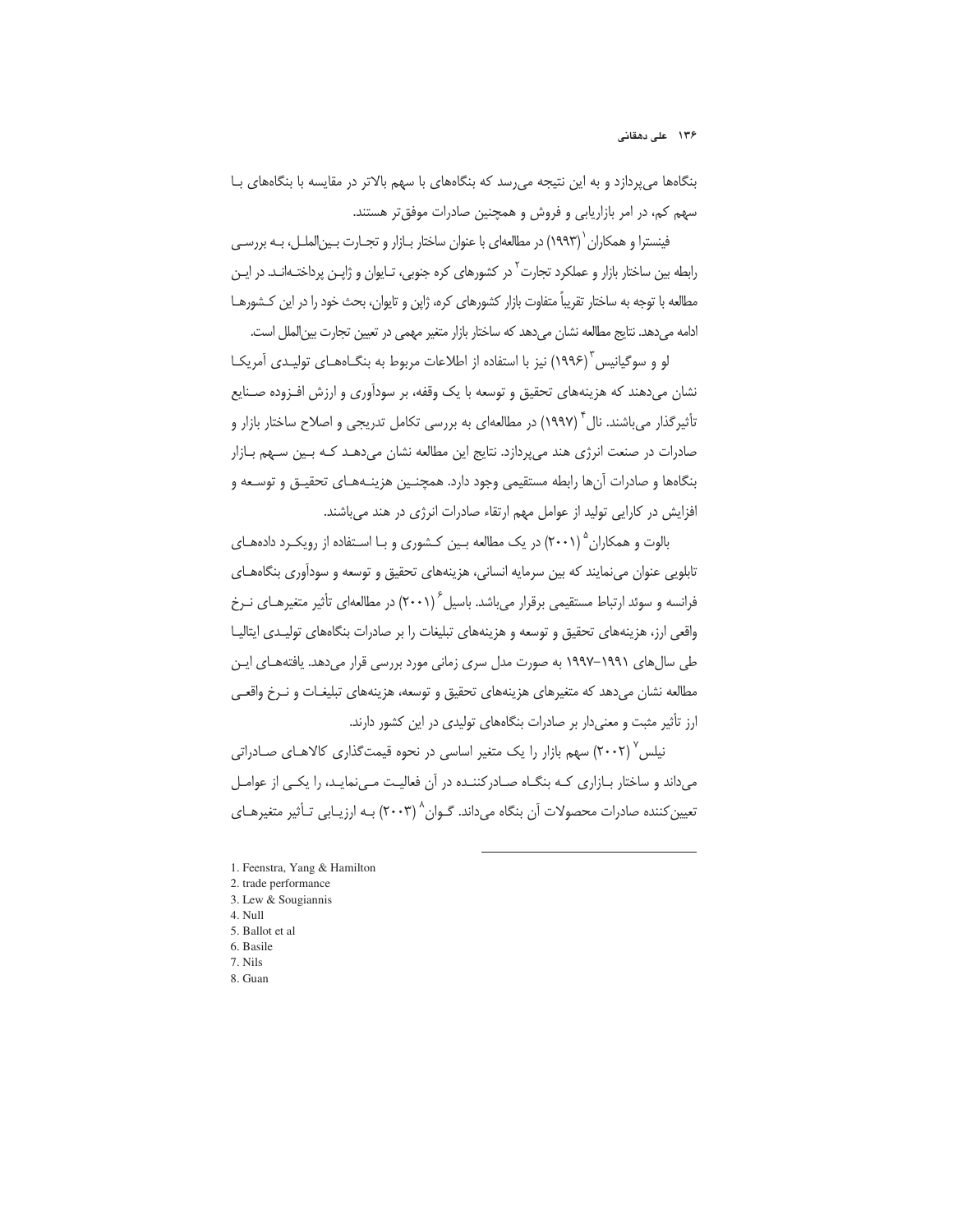سهم بازار و هزینههای تحقیق و توسعه بر صادرات ۲۱۳ بنگـاه تولیـدی چـین طـی سـالهـای ۱۹۹۶–۱۹۹۸ می پردازد. وی در ایـن مطالعـه بـه ایـن نتیجـه مـی رسـد کـه سـهم بـازار دارای تأثیر گذاری معنی دار بر صادرات بنگاههای تولیدی نبوده، اما متغیر هزینههـای تحقیـق و توسـعه تأثیر مثبت و معنیدار بر صادرات بنگاههای مورد بررسی داشته است.

یون ` (۲۰۰۴) در مطالعهای به بررسی تأثیر متغیرهای هزینههای تحقیق و توسـعه، هزینـههـای تبلیغات و درجه تمرکز بر صادرات بنگاههای تولیدی کره جنوبی طی سال های ۱۹۹۵–۲۰۰۲ می پردازد. یافتههای تجربی این مطالعه دلالت بر تأثیر مثبت و معنیدار متغیرهای هزینههـای تحقیــق و توســعه، هزینههای تبلیغات و درجه تمرکز بر میزان صادرات بنگاههای تولیدی در این کشور میباشد.

مونتوبیو و رامیا<sup>۲</sup> (۲۰۰۵) به ارزیابی تأثیر متغیرهای هزینههای تحقیق و توسعه و ساختار بازار بر عملکرد صادرات زیربخشهای صنعتی در نه کشور در حال توسعه طی سال های ١٩٨٠-٢٠٠٣ می دازند. یافتههای تجربی این مطالعه دلالت بر این دارد کـه متغیرهـای هزینـههـای تحقیـق و توسعه و سهم بازار تأثیر مثبت و معنی دار بر صادرات زیـربخش هـای صـنعتی در کـشورهای مـورد مطالعه داشته است.

اسکوپولا ٌ (۲۰۰۷) در مطالعهای به بررسی ساختار بازار و صرفههـای ناشــی از مقیــاس در تجارت بین|لمللی حبوبات می پردازد. وی در این مطالعه بیان می کند که مدل های نظری زیـادی در خصوص تجارت بین|لملل در شرایط رقابت ناقص مطرح شده است. ایـن مقالـه یـک مـدل انحصار دوجانبه دو مرحلهای را در نظر میگیرد کـه در آن تـاجر بخـش خـصوصی بـا مؤسـسه تجاري دولتي "(STE) در يک بازار خارجي رقابت ميiمايد. تفاوت اصلي بين ايـن دو رقيـب در سازمان بین|لمللی <sup>۵</sup> آن هاست که بخش دولتی از سازمان ها و آژانس هـای خـارج از کـشور بـرای صادرات برخوردار است، در حالی که تاجر بخش خصوصی از داد و ستد بین المللی درون سازی شده ً بهره گیری می نماید. نتایج این بازی با استفاده از مثـال هـای عــددی آزمـون شــده اسـت. تحلیلها نشان می دهد که شوکهای خارجی در بازارهای صادراتی ممکن است تغییرات ساختار بازار را باعث شده و بنابراین سهم بازار را تغییر دهد. این آثار به ساختار اولیه بـازار بـستگی دارد.

- 3. Scoppola
- 4. state trading enterprise (STE)
- 5. international organization
- 6. internalize international transactions

<sup>1.</sup> Yoon

<sup>2.</sup> Montobbio and Rampa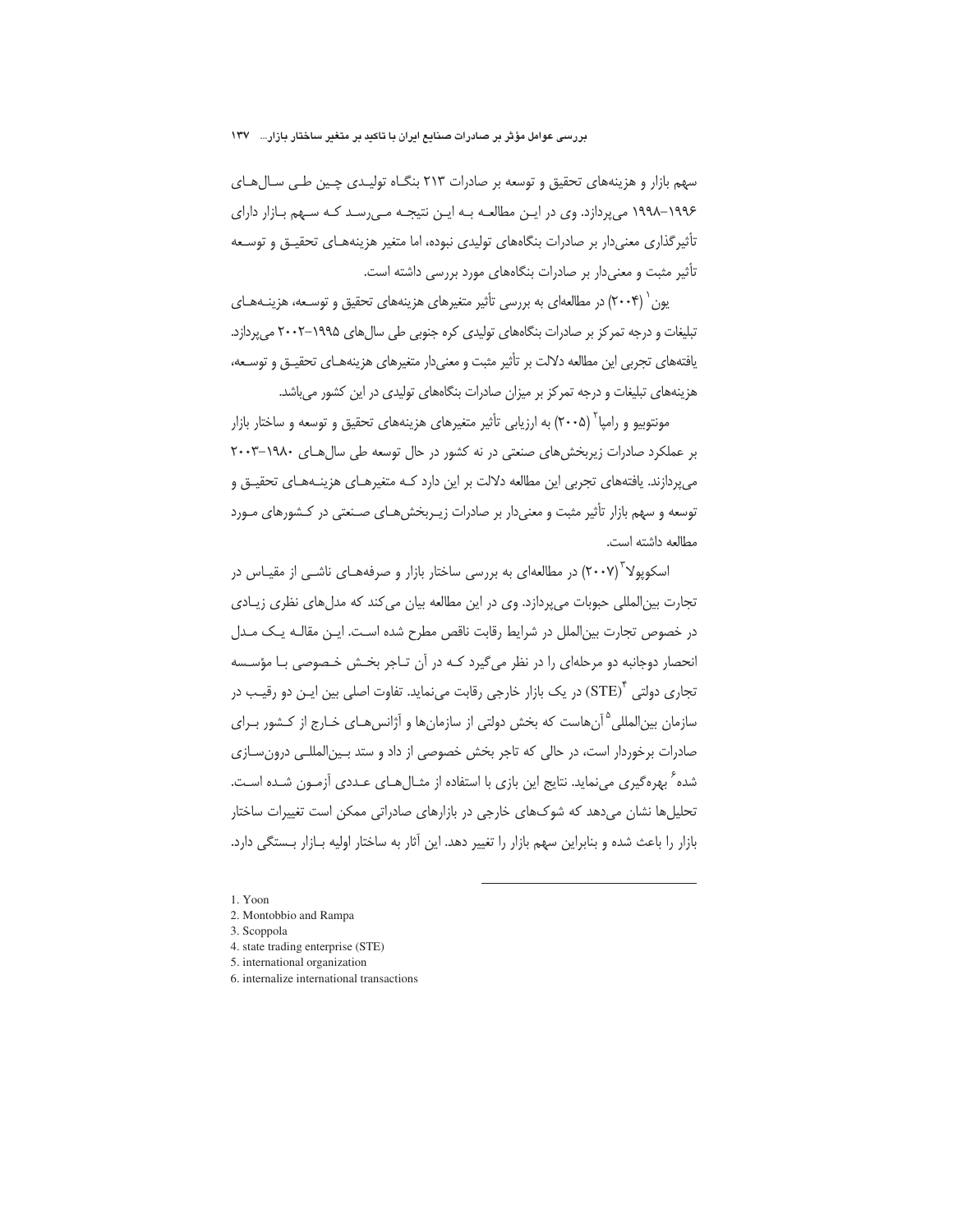#### ۱۳۸ علی دهقانی

علاوه بر این، درجه تفاوت کالا<sup>\</sup> و شکل فرضی رقابت، اثر معناداری بر مقادیر نسبی داد و سـتد و هزینههای ثابت و تغییرات ساختار بازار دارد.

بکرز و فرانکویز ۲۰۰۸) در مطالعهای به بررسی بنگاههای همگن، ساختار صـنایع و تجـارت در شرایط انحصاری میپردازند. آنها در این مطالعه به این نتیجـه مـیرسـند کـه درجـه تفـاوت کـالا و ساختار بازاری که صنایع مختلف در آن سـاختار فعالیـت مـی نماینـد، از عوامـل تعیـین کننـده تجـارت بین|لمللی نهادههای مورد استفاده این صنایع و محصولات تولیدی آنها میباشند. بـرینلیش و تــاکی ّ (۲۰۰۸) در مطالعه خود شرایط بازار بین المللی و عملکرد صادراتی بنگـاههـای صـنعتی ایتالیـا را مـورد بررسی قرار میدهند و شرایط بازار را از متغیرهای ساختاری مؤثر بر میزان صادرات میدانند.

سینگ ۲۰۰۹) با بهرهگیری از رهپافت حداقل مربعات دو مرحلهای در دادههـای تـابلویی به بررسی عوامل ساختاری و رفتاری مؤثر بر صادرات ۴۷۱۴۰ بنگاه تولیدی سنگاپور طے سال های ۱۹۹۰–۲۰۰۵ میپردازد. در این مطالعه سهم بازار به عنـوان متغیـر سـاختاری در نظـر گرفته شده و از متغیرهای هزینههای تحقیق و توسعه و هزینههای تبلیغات به عنوان متغیرهـای رفتاری مؤثر پر صادرات استفاده شده است. نتـایج تجربــی ایـن مطالعـه پیـانگر تـأثیر مثبـت و معنی دار هزینههای تحقیق و توسعه و سهم بازار بر صادرات بنگاههای تولیدی بوده، اما هزینههای تبلیغات دارای تأثیر گذاری منفی بر میزان صادرات بوده است.

هالیرن و موراکوزی<sup>۵</sup> (۲۰۰۹) به بررسی رابطه بین متغیرهای هزینههای تحقیق و توسـعه، بھرہوری نیروی کار و عملکرد صادرات برای زیربخش های صنعتی مجارستان طے سال های ۱۹۹۲–۲۰۰۶ می پردازند. نتایج این مطالعه نشان میدهد که بهرهوری نیروی کار و هزینـههـای تحقیق و توسعه دارای تأثیر مثبت و معنیدار بر عملکرد صادرات در زیربخش های صـنعتی ایـن کشور بوده و بنگاههایی که نوآوری بیشتری دارند، دارای بهرهوری نیروی کار بالایی می باشند.

یانگ و چن ۲۰۱۱) به بررسی تـأثیر متغیرهـای هزینـههـای تحقیـق و توسـعه و رشـد بھرہوری نیروی کار بر صادرات بنگاہھای تولیدی اندونزی طے سال ھای ۱۹۹۱-۲۰۰۸ می پردازند. آنها در مطالعه خود با استفاده از معــادلات رگرســیونی بــه ظــاهر نــامرتبط، نتیجــه

- 1. degree of product differentiation
- 2. Bekkers & Francois
- 3. Breinlich & Tucci
- 4. Singh
- 5. Halpen and Murakozy
- 6. Yang & Chen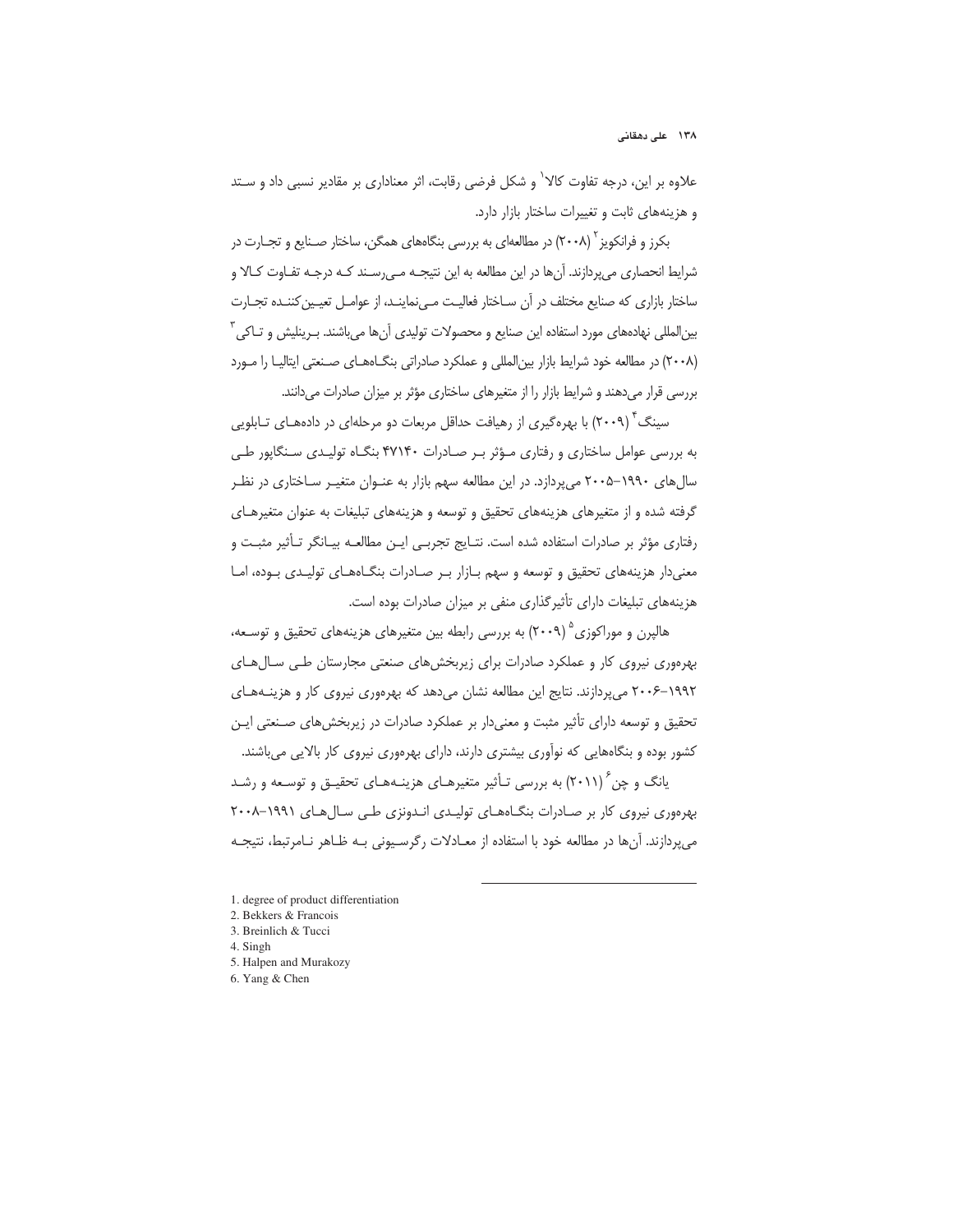می گیرند که رشد بهرهوری نیروی کار و هزینههای تحقیق و توسعه تأثیر مثبت و معنـی۱دار بـر صادرات صنايع توليدى دارند.

از جمله مطالعات مهم داخلی نیز می توان به موارد زیر اشاره نمود:

عبادی و شهیکی تاش (۱۳۸۳) در مطالعهای به بررسی ساختار بازار کالاهای منتخب صادراتی میپردازند. برای این منظور از شاخصهای تمرکز هرفیندال - هیرشمن (HHI) و نسبت تمرکز n کشور (CRn) استفاده شده است و به وسیله آن به ارزیابی تمرکز طرف عرضه و تقاضا و ارائه یـک طبقهبندی از بازارهای صادراتی منتخب و بررسی سهم و جایگاه ایران در بازارهـای مـورد مطالعـه پرداخته شده است. نتایج تمرکز طرف عرضه این مطالعه حاکی از آن است کـه در اکثـر بازارهـای مطالعه شده (به جز بازار سيمان) شرايط انحصار چند جانبه حاكم است و تمركـز جانـب تقاضــا نيــز بیانگر انحصار چند جانبه بسته در بازارهای هدف ایران مے،باشـد. همچنـین سـهم ایـران در اکثـر بازارهای مورد بررسی رضایت بخش نبوده به طوری که در سـال ۲۰۰۰ سـهم صـادراتی ایــران در بازار روغنهای حاصل از مواد قیری، سنگ گچ، سیمان پرتلند به استثنای سـیمان سـفید و سـنگ مرمر به ترتیب ۵ درصد، ۵ درصد، ۱ درصد و ۱/۹ درصد بوده است.

راسخی (۱۳۸۳) در مطالعهای ضمن اشاره به این نکته که صرفهجوییهای ناشـی از مقیـاس، تمایز کالایی و تمرکز بازار، از مهمترین ویژگیهای ساختاری مؤثر بر تجارت بین الملل و بـه ویـژه تجارت درون صنعتی می باشد، به بررسی تأثیر ساختار بازار بر تجارت خارجی در بخش صنایع ایـران نیز می پردازد. بر اساس نتایج این تحقیق، متغیر تمرکز بازار از جمله متغیرهای سـاختاری مـؤثر بـر تجارت بین|لملل و تجارت صنعتی کشورها محسوب شده، به طوری که با افزایش تمرکز در بازار و به ویژه در بازارهای انحصار چند جانبه، تجارت درون صنعتی بین کشورها افزایش می یابد.

حسینی و پرمه (۱۳۸۳) ساختار بازار جهانی فرش دستباف و بازارهای هدف صادراتی ایران را مورد مطالعه قرار مى دهند. نتايج حاصل از تحقيق نشان مى دهدكـه ساختار تجـارت جهـانى فرش دستباف با شرایط انحصار چند جانبه دارای نوساناتی طی دوره ۱۹۷۵–۲۰۰۰ مواجـه بـوده است. بررسی طرف عرضه ساختار تجارت جهانی نیز گویای آن است که سـاختار انحـصار چنـد جانبه صادرات متحول شده و از قدرت انحصاری صادرکنندگان آن کاسته شده است، در مقابـل ساختار واردات فرش از انحصار چند جانبه پیروی نموده است.

زارع (۱۳۸۷) به بررسی ساختار بازار جهانی و بازار صادراتی بـادام ایـران طـی سـالهـای ۱۳۷۲–۱۳۸۲ میپردازد. در این تحقیق با استفاده از اطلاعات موجود در مراجع رسمی، بازارهای هدف شناسایی شده و با محاسبه شاخص هرفیندال، ساختار بازارهـای صـادراتی بـادام ایـران و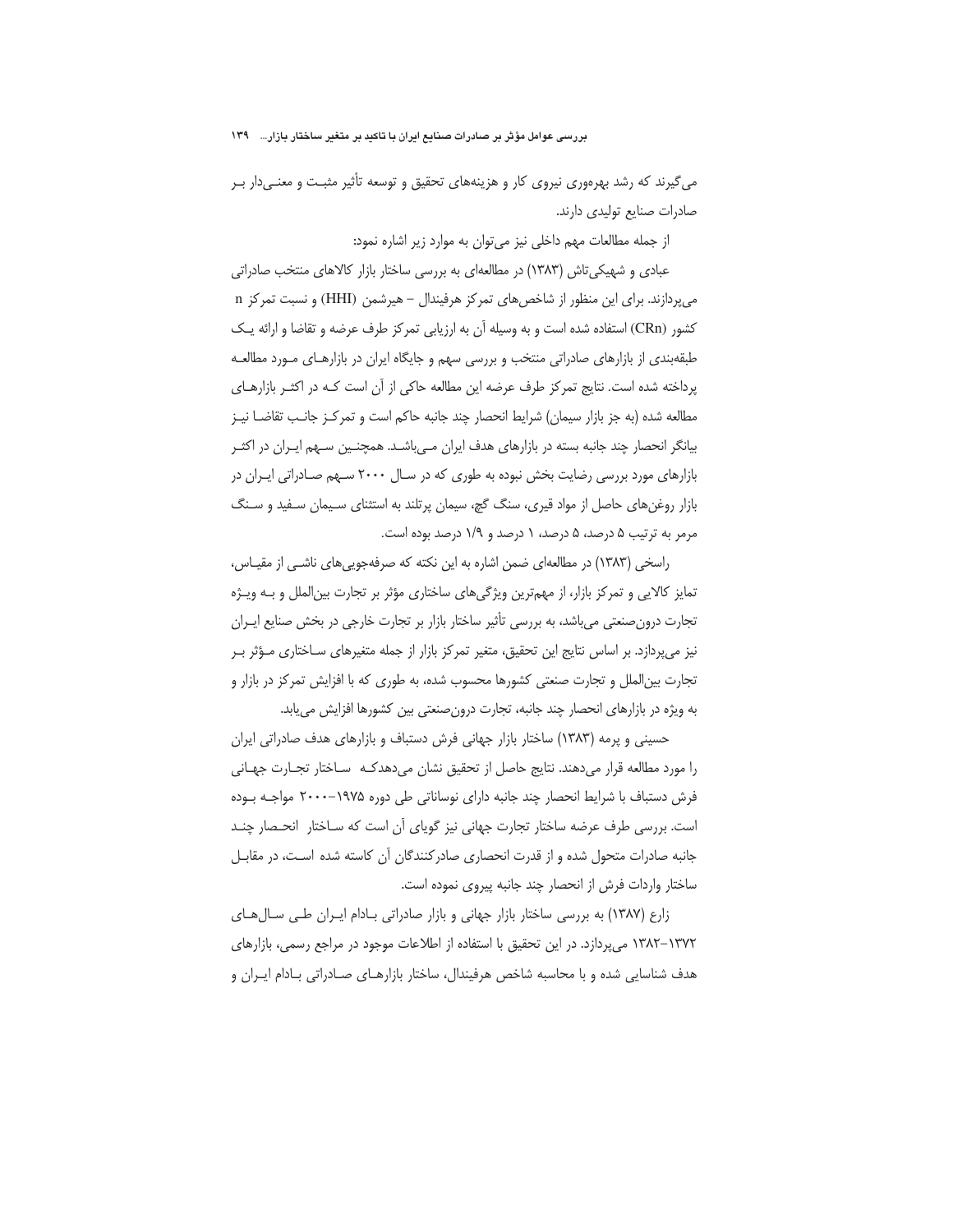تغییرات آن در دوره ۱۳۷۲–۱۳۸۲ تعیین شده است. بر اساس نتایج به دست آمده آمریکا بــا تولیــد بیش از ۴۰ درصد و صادرات بیش از ۷۰ درصد مهمترین کشور تولیدکننـده و صـادرکننـده بـادام دنیـا است. سهم ایران از بازار دنیا حدود ۲ درصد است و در دوره ۱۹۹۹–۲۰۰۳ روند کاهشی داشته است. ساختار بازار صادراتی بادام ایران رقابت انحصاری و بازار جهانی نزدیک به انحصار کامل است.

عباسی و همکاران (۱۳۹۱)، در مقالهای به عوامل مؤثر بر صادرات در صنایع ایران با تاکید بر ساختار بازار پرداختهاند. آنها در این مقاله که با استفاده رویکرد دادههای تابلویی و در سـطح ۹۹ صنعت با کد چهار رقمی ایران انجام شده است، از شـاخص هرفینـدال بـه عنـوان شـاخص اندازهگیری ساختار بازار استفاده نمودهاند. همچنین سـایر متغیرهـای مـستقل اسـتفاده شـده در مطالعه عباسی و همکاران شامل نرخ ارز، شدت مهارت، مخارج پژوهش، نفوذ واردات، ساختار بــازار (درجه تمرکز) و نسبت نیروی کار بر سرمایه میباشد. آنها در این مطالعه به این نتیجه می رسـند کـه ساختار بازار از عوامل مهم مؤثر بر صادرات محصولات صنعتی ایران بوده و اجرای سیاستهایی به منظور رشد بنگاههای کوچک، در کنار اعمال سیاستهای ضد انحصاری را لازم می دانند.

در جمع بندی مطالعات انجام شده می توان بیان کرد که در اغلب مطالعات، تأثیر هر یک از متغیرهای رفتاری، ساختاری و عملکردی مؤثر بر صادرات زیربخشهای صنعتی مـورد بررسـی قرار گرفته است. اما بررسی سابقه پـژوهش در کـشور، مبـین ایـن اسـت کـه تـاکنون مطالعـه مستقیمی پیرامون بررسی عوامل قیمتی، ساختاری و رفتاری مؤثر بـر صـادرات زیـربخش هـای صنعتی ایران انجام نشده است. لذا وجه تمایز این مطالعه با مطالعات پیشین، استفاده از رهیافت نوین دادههای تابلویی پویا و همچنین در نظر گرفتن تأثیر متغیرهای قیمتی، ساختاری و رفتاری بر متغیر صادرات در ٢٣كد دو رقمی ایران میباشد.

# ۳- معرفی مدل و روششناسی تحقیق

در این مطالعه به منظور تبیین عوامل مؤثر بر صـادرات ٢٣ کـد دو رقمـی بخـش صـنعت ایران، از دادههای مربوط به کارگاههای صنعتی ده نفر کارکن به بالا بـرای سـالهـای ۱۳۷۹– ۱۳۸۶ استفاده شده است. مدل مورد استفاده در این مطالعه بر اسـاس مبـانی نظـری کـاولین ٰ و واترسان ٔ (۱۹۷۶) و مطالعـه تجربـی سـینگ (۲۰۰۹) و یانـگ و چـن (۲۰۱۱) بـوده کـه بـا در نظر گرفتن ویژگیهای بخش صنعت ایران و متغیرهای قیمتی، رفتاری و ساختاری برای ۲۳ کد

1. Cowling 2. Waterson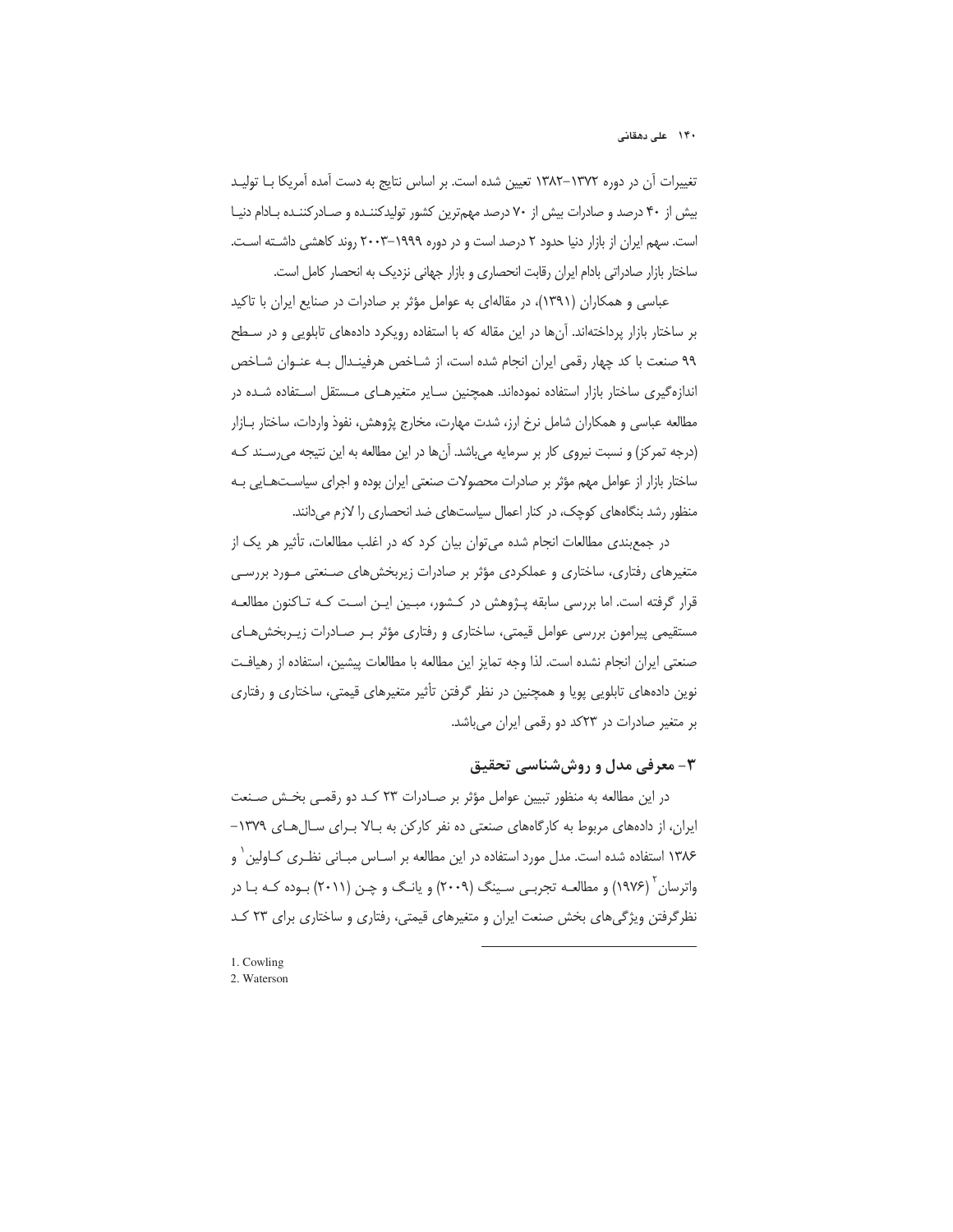بررسی عوامل مؤثر بر صادرات صنایع ایران با تاکید بر متغیر ساختار بازار… ۱۴۱

و رقمی بخش صنعت ایران به صورت زیر تصریح شده است':  
\n
$$
EXP = f(Ms, ADV, RD, Pr, RER)
$$
\n(A)

که در آن، EXP شدت صادرات زیربخش های صنعتی ایران است که از نسبت صادرات به فروش در هر یک از کدهای دو رقمی صنایع ایران به دست آمده است،  $\mathit{Ms}$ ، سهم بازاری بوده که به صورت نسبت فروش به تعداد بنگاههای فعال در آن صنعت تعریف می شود.<sup>۲</sup>

ADV بیانگر شدت هزینههای تبلیغات بوده که به صورت نسبت هزینههـای تبلیغـات بـه فروش محاسبه شده است. متغیر RD نیز شدت هزینههای تحقیق و توسعه بـوده و بـه صـورت نسبت هزینههای تحقیق و توسعه به فروش در نظر گرفته شده است. ضمناً Pr نشاندهنده نرخ سودآوری بوده که به صورت نسبت ارزش افزوده به فروش مـورد محاسـبه قـرار گرفتـه اسـت. شایان ذکر است که از این متغیر به متغیر جایگزین برای سودآوری استفاده شـده اسـت ٌ. متغیــر نیز معرف نرخ واقعی ارز بوده و به صورت  $\frac{PPI^*}{CPI}$   $RER = ER* \frac{PPI^*}{CPI}$  محاسبه شده است. در این رابطه، ER نرخ ارز بازار آزاد یا غیررسمی (دلار بر حسب ریال)، "PPI، شاخص بهای تولیدکننده جهانی و CPI یز شاخص قیمتی کالاها و خدمات مصرفی است. لازم به توضیح است که این متغیر برونزا بوده و برای تمامی زیربخش های صنعتی (۲۳ کد دو رقمی) بین مقاطع ثابت بوده ولی در طول طمان متغیر میباشد. در این مطالعه با توجه به محدویت آمار و اطلاعات

١. در خصوص ارتباط بين صادرات با ساير متغيرهاى تحقيق، بايد به مبانى نظرى (Singh, 2009) با موضوع رابطه بین کاهش قیمت محـصولات صـنعتی و صـادرات، مـدل کـاولین و واترسـان (۱۹۷۶)، ارتبـاط بـین عملکـرد و ساختار بازار، مدل واترسان (۱۹۸۲)، دیویز و کلارک (۱۹۸۲)، ارتباط بین ساختار و عملکرد بازار و مدل انل و اس تی - پیر (۲۰۰۲)، چگونگی اثرگذاری سرمایهگذاری در تحقیق و توسعه بنگاهها بر عملکرد آنها اشاره نمود ک در بخش مبانی نظری به آنها پرداخته شده است.

۲. در این مطالعه به دلیل محدودیت دسترسی به آمار و اطلاعات بنگاهها، از اطلاعات کدهای دو رقمی ISIC برای محاسبه سهم بازاری بنگاهها به عنوان متغیر ساختاری استفاده شده و برای محاسبه آن از نسبت فروش به تعـداد بنگاههای فعال در آن صنعت استفاده شده است. با توجه به اینکه این متغیر بین صفر و یک نمیباشد، لذا از ایـن متغیر لگاریتم گرفته شده است. شایان ذکر است که این شاخص میانگین سهم بازاری هر بنگاه را نشان میدهد.

۳. شایان ذکر است که برای محاسبه شاخص سودآوری که به صورت یک متغیر نــسبی مـیباشـد، از نــسبت ارزش افزوده به فروش صنایع استفاده شده و سپس این متغیر در ۱۰۰ ضرب شده است. بنابراین با توجه به اینکـه ایـن متغیر بین صفر و صد (۰ و ۱۰۰) میباشد، لذا می توان از این شاخص لگاریتم گیری نمود. همچنین بـا توجـه بـه عدم دسترسی به آمار و اطلاعات سود و یا سود پس از کسر مالیات برای کدهای دورقمی مورد استفاده در ایـن مطالعه، از نسبت ارزش افزوده به فروش به عنوان متغير جايگزين سودآوري استفاده شده است.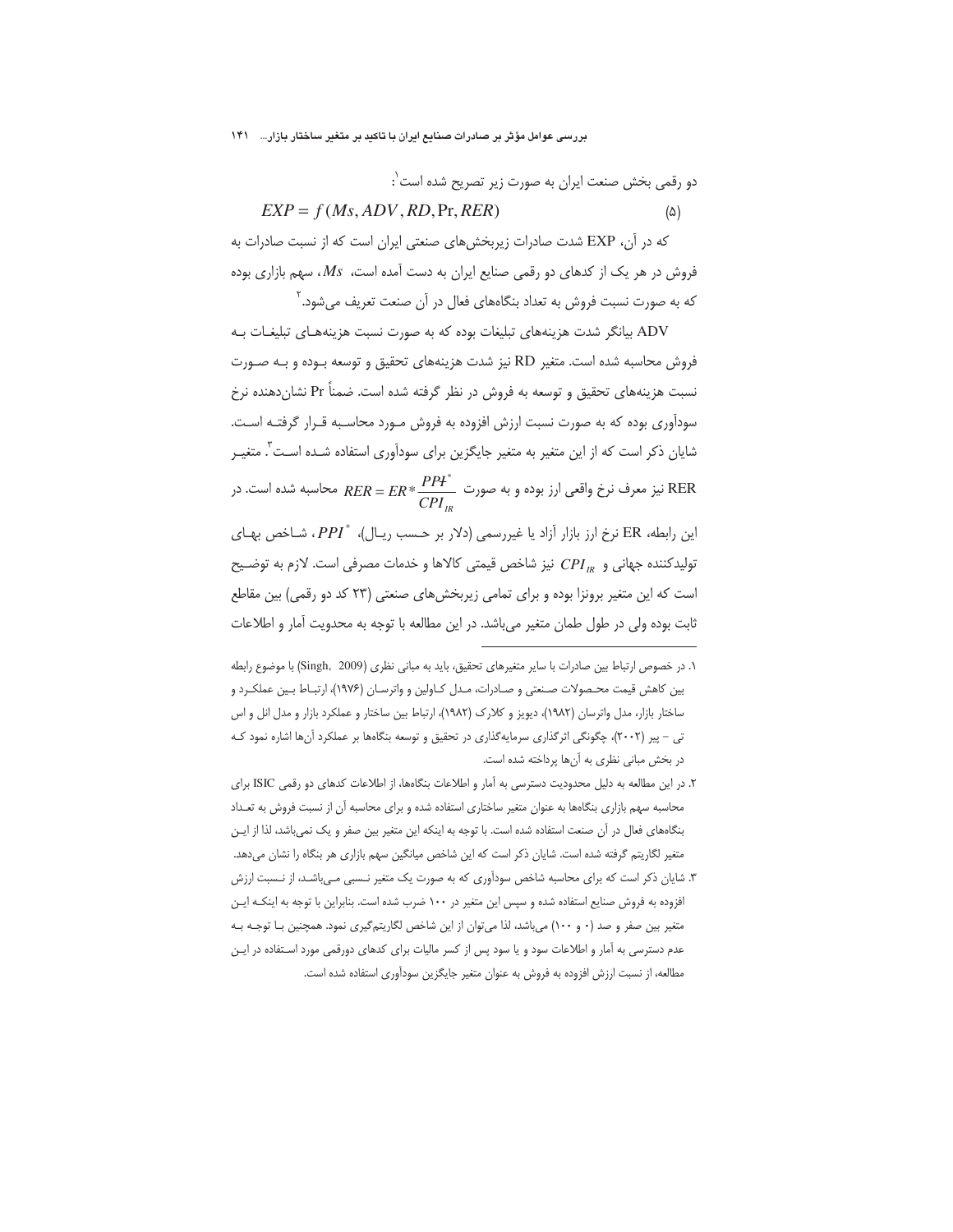مربوط به زیربخشهای صنعتی ایران و به ویژه آمـار فـروش، از آمـار و اطلاعـات مربــوط بــه سال های ۱۳۷۹–۱۳۸۶ استفاده شده است. با توجه به اینکـه یکـی از رهیافـتهـای مناسـب در دادههای تابلویی برای دورههای زمانی کوتاه و اندک، روش دادههای تابلویی پویا میباشد، لذا در این مطالعه از این رهیافت با بکارگیری گشتاور تعمیمیافته در تخمین مدل تحقیق استفاده شده است. از این رو، باید مدل (۴) در چارچوب مدل یویا به صورت زیر تصریح شود:

$$
LEXP_{it} = \alpha_i + \beta_1 LEXP_{it-1} + \beta_2 Lms_{it} + \beta_3 LRD_{it}
$$
  
+  $\beta_4 LADV_{it} + \beta_5 LPr_{it} + \beta_6 LRER_t + \varepsilon_{it}$  (9)

لازم به ذکر است که آمار و اطلاعات مربوط به متغیرهای هزینههـای تبلیغـات، هزینــههـای تحقیق و توسعه، فروش، ارزش افزوده، صادرات و تعداد بنگاههای فعال در زیربخش های صنعتی از آمار و اطلاعات ده نفر کارکن و بالاتر مرکز آمار ایران و اطلاعات مربوط به متغیرهای نرخ ارز بازار آزاد یا غیر رسمی و شاخص بهای کالاهای مصرفی از بانک مرکزی و شـاخص بهـای تولیدکننـده جهانی از لوح فشرده بانک جهانی (٢٠١٠) برای سال های ١٣٧٩-١٣٨۶ استخراج شده است.

در این مطالعه به منظـور تخمـین مـدل (۵) از رهیافـت دادههــای تــابلویی پویــا در قالــب تخمین; ننده گشتاور تعمیمیافته استفاده شده است. دلیل استفاده از ایـن روش نـسبت بـه روش دادههای تابلویی ایستا این است که به دلیل محدودیت آماری در مورد متغیرهای بخش صـنعت برای سال های ماقبل ۱۳۷۹، استفاده از رهیافت دادههای تابلویی پویـا بـرای دادههـای بـا دوره زمـانی انـدک مناسـب بـوده و لازم اسـت یویـایی مـدل حفـظ شـود. از ایـن رو متخصـصان اقتصادسنجی برای رفع مشکل محدودیت زمانی در مورد دورههای زمانی اندک، روش دادههـای تابلویی پویا را به جای رهیافت دادههای تابلویی ایستا پیشنهاد مـی کننـد. عـلاوه بـر ایـن، اگـر مشکل درونزایی بین متغیر و یا متغیرهای توضیحی وجود داشته باشد، ایـن روش مـیتوانـد بـا بکارگیری متغیرهای ابزاری این نقیصه را برطرف نماید. در این روش به منظور حفظ سازگاری ضرایب برآورد شده لازم است از روش دو مرحلهای استفاده شود؛ بدین ترتیـب کـه ابتـدا معتبـر بودن متغیرهای ابزاری تعریفشده در مدل مورد آزمون قرار گیرد، که برای این منظور از آزمـون سارگان` استفاده میشود. سپس در مرحله بعد مرتبه خود همبستگی جملات اختلال مورد آزمون قرار گیرد. زیرا در صورتی که مرتبه خود همبستگی جمـلات اخـتلال از مرتبـه دو باشـد، روش تفاضل گیری مرتبه اول برای حذف اثرات ثابت و انفرادی بین مقاطع دادهها، که در این مطالعـه

1. Sargan Test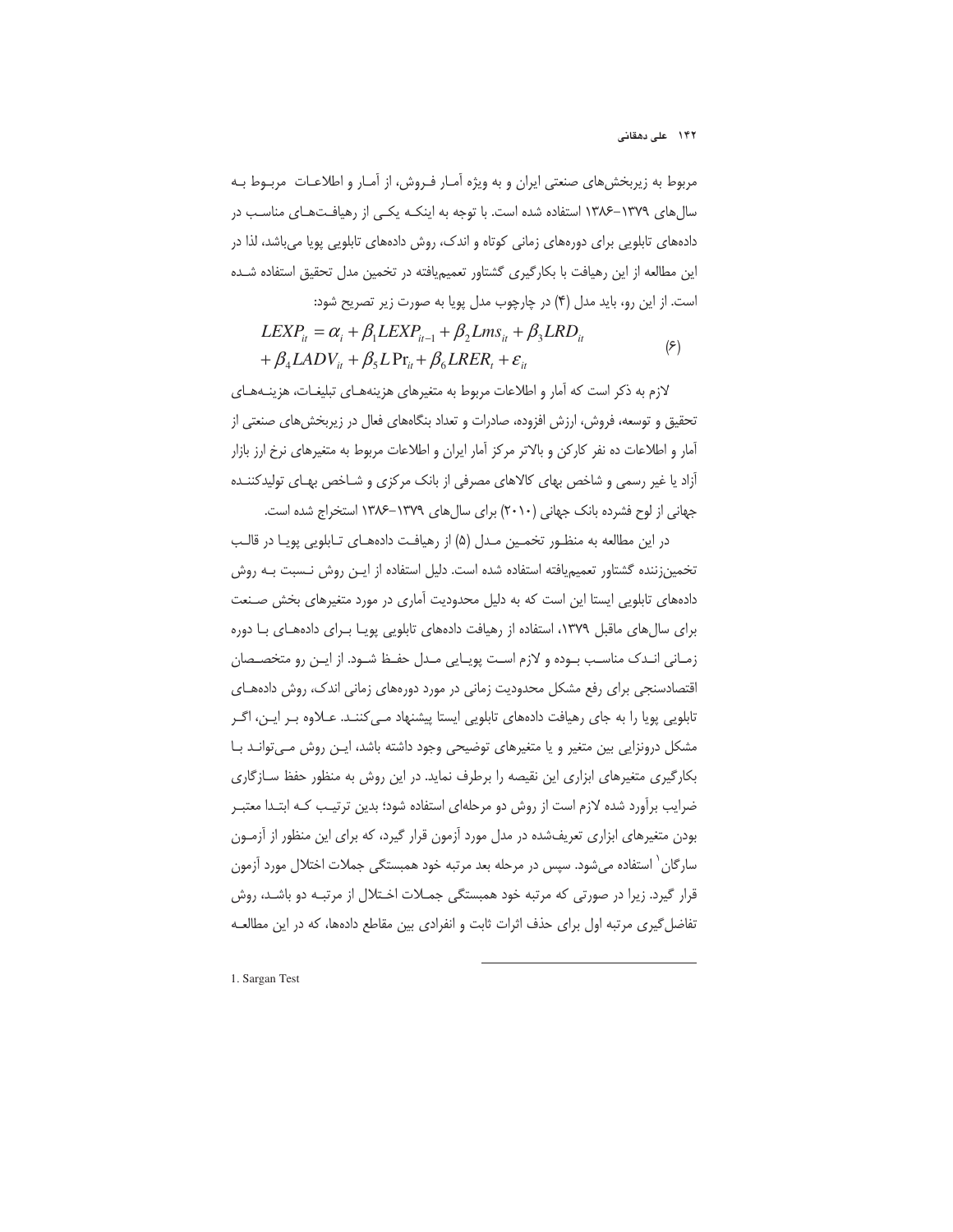کدهای دو رقمی صنایع ایران میباشند، روش مناسبی نخواهـد بـود. بـرای بیـان جبـری روش گشتاور تعمیمیافته مدل پویای زیر را در نظر می گیریم:

$$
y_{it} = ay_{it-1} + \beta' X_{it} + \eta_i + \phi_t + \varepsilon_{it}
$$
 (Y)

در رابطه فوق، y متغیر وابسته،  $X$  بردار متغیرهای توضیحی،  $\eta$  بیانگر اثرات انفـرادی یا ثابت مقاطع دادهها، که در این مطالعه کدهای دو رقمی صنایع ایـران مـی،باشـند ،  $\phi$  اثـرات ثابت زمان،  $\varepsilon$  جمله اخلال و i و t به ترتیب نشانگر مقطع یا همـان صـنعت دو رقمـی و دوره زمانی می باشد. در تصریح مدل (۶)، فرض می شود که جملات اختلال دارای همبستگی با اثرات انفرادي يا اثرات ثابت مقاطع دادهها، و مقادير وقفهدار متغير وابسته نمي،باشد. همچنين جمــلات اختلال از مدل با جزء اخلال ترکیبی به صورت زیر تبعیت می کند:

$$
\mathcal{E}_{it} = \eta_i + \phi_t + \nu_{it} \tag{A}
$$

 $\phi$ در رابطه فوق،  $\eta_i$ ، دارای توزیع مستقل و یکسان با میانگین صـفر و واریــانس  $\sigma_n$ ،  $\eta$ بیانگر اثرات زمانی با میانگین صفر و واریـانس  $\sigma_{\rm \phi}^2$ و  $V_{\rm t}$  نیـز جمـلات اخـتلال مـی،اشـد. در معادلات (۶) و (۷) ملاحظه میشود،  $y_{it}$  تابعی از  $\eta_i$  بوده لذا  $y_{it-1}$  نیز تابعی از  $\eta_i$  بوده و متغیر  $y_{i-1}$  در سمت راست معادله (۶) با جزء اخلال دارای همبستگی است. بنابراین تحت این شـرايط، اسـتفاده از تخمـين;ننـده حـداقل مربعـات معمـولي منجـر بـه تـورش و ناسـازگاري برأوردكنندهها شده و لازم است از تخمین زننده دیگری مانند روش گشتاور تعمیمیافتـه اسـتفاده شود. این تخمینزننده مبتنی بـر اسـتفاده از مقـادیر وقفـهدار متغیـر درونـزا (  $y_{it}$ ) و همچنـین متغیرهای برونزای مدل به عنوان متغیرهای ابزاری میباشد. علاوه بر این در صورتی که  $\eta$  بـا برخی از متغیرهای توضیحی همبستگی داشته باشد، در آن صورت یکـی از روشهـای مناسـب برای حذف اثرات ثابت و انفرادی مقاطع دادهها، که در این مطالعه کدهای دو رقمی صنایع ایران می باشند، استفاده از روش تفاضل گیری مرتبه اول خواهد بود. زیرا در این حالت، استفاده از روش با اثرات ثابت منجر به تخمین;نندههای تورشدار از ضرایب خواهد گردید و لازم است از رابطـه (٧) تفاضل مرتبه اول گرفته شود. لذا در این وضعیت رابطه (٧) به رابطه زیر تبدیل میشود:

$$
\Delta y_{it} = \alpha \Delta y_{it-1} + \beta' \Delta X_{it} + \Delta \phi_t + \Delta \varepsilon_{it}
$$
\n(9)

در رابطه (۸)، تفاضـل وقفــهدار متغيــر وابــسته ( ۱\_Ay) بــا تفاضــل مرتبــه اول جمــلات اختلال (  $\Delta\varepsilon_{_{it}}$  دارای همبستگی بوده و همچنین مشکل درونزایی مربوط به برخـی متغیرهـای توضیحی وجود دارد که در مدل ملحوظ نشده است. از این رو لازم است برای بر طـرف کـردن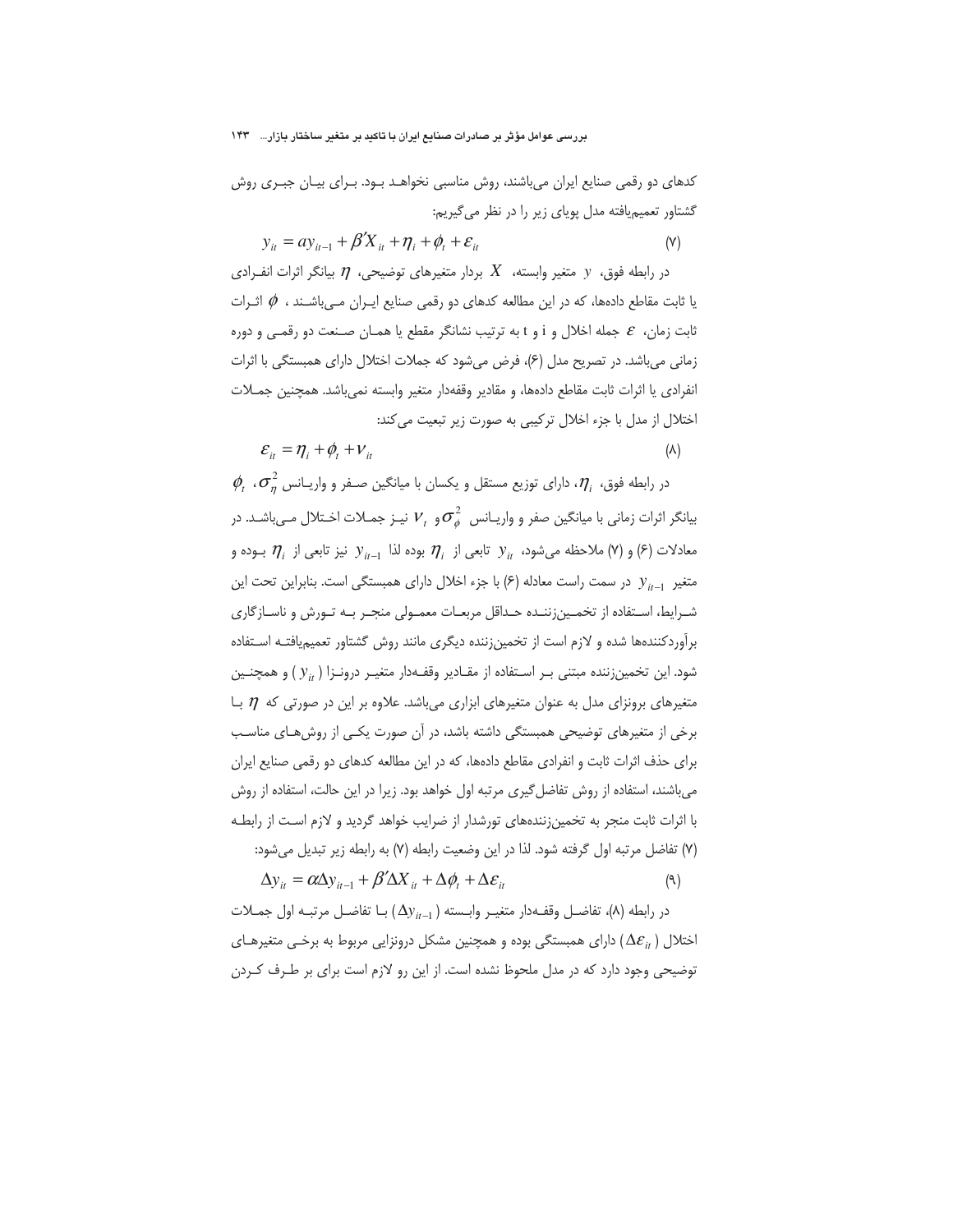۱۴۴ علی دهقانی

این مشکل از متغیرهای ابزاری در مدل استفاده شود. بنابراین شـرایط گـشتاوری زیـر در مـورد رابطه (٨) صادق مي باشد:

$$
E(y_{it-s}\Delta \varepsilon_{it}) = 0 \quad s \ge 2; t = 3, 4, \dots, T \tag{3.1}
$$

$$
E(X_{it-s} \Delta \varepsilon_{it}) = 0 \quad s \ge 2; t = 3, 4, ..., T \tag{1}
$$

برای تخمین پارامترهای رابطه (۸)، از ماتریس متغیرهای ابزاری به صـورت زیـر اسـتفاده مي شود:

$$
z_i = diag(y_{i1}, y_{i2},..., y_{it-2}, X_{i1}, X_{u2},..., X_{it-2})
$$
\n(17)

بنابراین تخمینزنندههای روش گشتاور تعمیمیافته کـه بـا $\hat{\delta}$  نمـایش داده مـیشـود بـه صورت زير تعريف ميشود:

$$
\hat{\delta} = (B' z A_N z' B)^{-1} B' z A_N z' Y
$$
\n<sup>(17)</sup>

در ادامه و پس از تخمین ضرایب لازم است از آزمون سارگان برای بررسـی معتبـر بـودن متغیرهای ابزاری تعریف شده در مدل و بیش از حد مشخص بودن معادله استفاده شود. علاوه بر این، باید مرتبـه خـود رگرسـیونی جمـلات اخـتلال نیـز مـورد آزمـون قـرار گیـرد. زیـرا روش تفاضل گیری مرتبه اول برای حذف اثرات ثابت در صورتی روش مناسبی است کـه مرتبـه خـود همبستگی جملات اختلال از مرتبه دو نباشد. آزمون سارگان (۱۹۵۸) به صـورت مجـانبی دارای توزیع  $\chi^2$  بوده که به صورت زیر تعریف میشود:

$$
S = \hat{\mathcal{E}}' \langle \sum_{i=1}^{N} z_i' H_i z_i \rangle^{-1} z' \hat{\mathcal{E}}
$$

در ايــــن آزمــــون،  $\hat{\delta}$  .  $\hat{\varepsilon} = Y - X\hat{\delta}$  مـــاتريس  $k \times 1$  از ضــــرايب بــــرآورد شــــده، z ماتریس متغیرهای ابزاری و H ماتریس مربع بـا ابعـاد (T-q-1) مـیباشـد کـه در آن T تعـداد مشاهدات و q تعداد متغیرهای توضیحی مدل می باشد. در این آزمون اگر فرضیه صفر رد نــشود، در آن صورت متغیرهای ابزاری تعریف شده در مدل معتبر بوده و مدل نیاز به تعریف متغیرهای ابزاری بیشتر ندارد. اما در صورت رد فرضیه صفر متغیرهای ابزاری تعریف شده ناکافی و نامناسب بوده و لازم است متغیرهای ابزاری مناسبتری برای مدل تعریـف شـود. عـلاوه بـر ایـن آرلانـو و بانـد ٰ (۱۹۹۱) آماره آزمونی را برای بررسی مرتبه خود همبستگی جملات اختلال پیشنهاد می کنند که بـه صورت مجانبی دارای توزیع نرمال استاندارد بوده و به صورت زیر تعریف می شود:

1. Arellano and Bond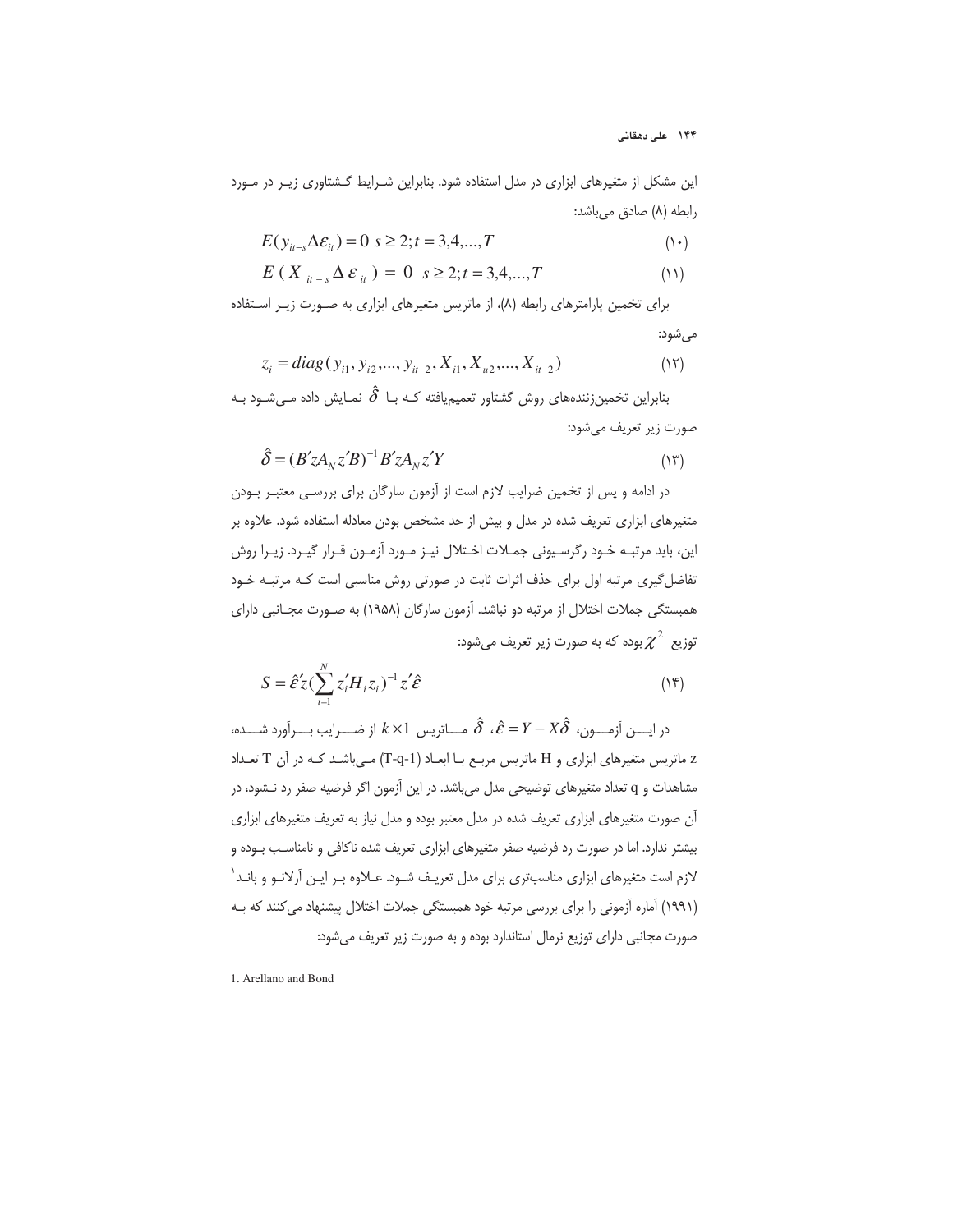بررسی عوامل مؤثر بر صادرات صنایع ایران با تاکید بر متغیر ساختار بازار… ۱۴۵

$$
m2 = \frac{\hat{\varepsilon}_{-2}'\hat{\varepsilon}_*}{\hat{\varepsilon}^{1/2}} \sim N(0,1)
$$
 (12)

در ایــن آزمــون  $\hat{\mathcal{E}}_{-2}$  بــردار جمــلات اخــتلال بــا دو وقفــه زمــانی بــوده و  $\mathcal{E}^*$  بــردار از جملات اختلال سازگار با  $\hat{\mathcal{E}}_{-2}$  میباشد. در این آزمون در صورت رد فرضیه  $\sum_{-1}^N (T_i-4)*1$ صفر مرتبه خودهمبستگی جملات اختلال از مرتبه دوم بوده و در صورتی کـه فرضـیه صـفر رد نشود جملات اختلال از خود همبستگی مرتبه اول برخوردار میباشند. در این شرایط استفاده از روش تفاضل گیری مرتبه اول برای حذف اثرات ثابت نسبت بـه روش انحرافـات متعامـد<sup>\</sup> روش مطلوب و مناسبی خواهد بود (یانگ و چن، ۲۰۱۱).

با در نظر گرفتن این ملاحظات در مورد رهیافت دادههای تابلویی پویا و با گـرفتن تفاضـل مرتبه اول از طرفین معادله (۶) خواهیم داشت:

$$
LEXP_{i,t} - LEXP_{i,t-1} = \beta_1(Lms_{i,t} - Lms_{i,t-1})
$$
  
+  $\beta_2(LRD_{i,t} - LRD_{i,t-1}) + \beta_3(LADV_{i,t} - LADV_{i,t-1})$   
+  $\beta_4(LPr_{i,t} - LRe r_{i,t-1}) + \beta_5(LRER_{i,t} - LRER_{i,t-1})$  (15)  
+  $(\varepsilon_{i,t} - \varepsilon_{i,t-1})$ 

اگر در معادله فوق، مقدار وقفهدار متغیر وابسته (ارزش صادرات صنعتی) را به سمت راست منتقل نماييم، خواهيم داشت:

$$
LEX_{i,t}^p = \beta_1(Lm_{i,t} - Lm_{i,t-1}) + \beta_2(LR_{i,t} - LR_{i,t-1})
$$
  
+  $\beta_3(LAD_{i,t} - LAD_{i,t-1}) + \beta_4(LPr_{i,t} - LPr_{i,t-1})$  (19)  
+  $\beta_5(LRER_{i,t} - LRER_{i,t-1}) + \beta_6LEX_{i,t-1} + (\varepsilon_{i,t} - \varepsilon_{i,t-1})$ 

 $Cov(X, \mathcal{E}_{i,t}) = 0$  در معادله فوق فرض می شود  $Cov(\mathcal{E}_{i,t}, \mathcal{E}_{i,t-1}) = 0$  برقرار بـوده و می باشد. که در آن بردار X، بردار متغیرهای توضیحی مدل مذکور است، به این معنـی کـه کواریـانس بین جملات اختلال در دو دوره متوالی، صفر بوده و کواریانس متغیرهای توضیحی با جملات اختلال نیز صفر است. در روش آرلانو و باند از ماتریس متغیرهـای ابـزاری بـرای ایجـاد تخمـین زننـدههـای سازگار استفاده شده و آماره آزمون سارگان برای تعیین مـشخص بـودن معادلـه مـورد اسـتفاده قـرار می گیرد. در این آزمون اگر فرض صفر پذیرفته شود، بیانگر این است که معادله بیش از حـد مـشخص بوده و مدل به متغیرهای ابزاری نیازمند است. بنابراین باید از مقادیر وقفهدار متغیـر وابـسته بـه عنـوان

1. orthogonal deviations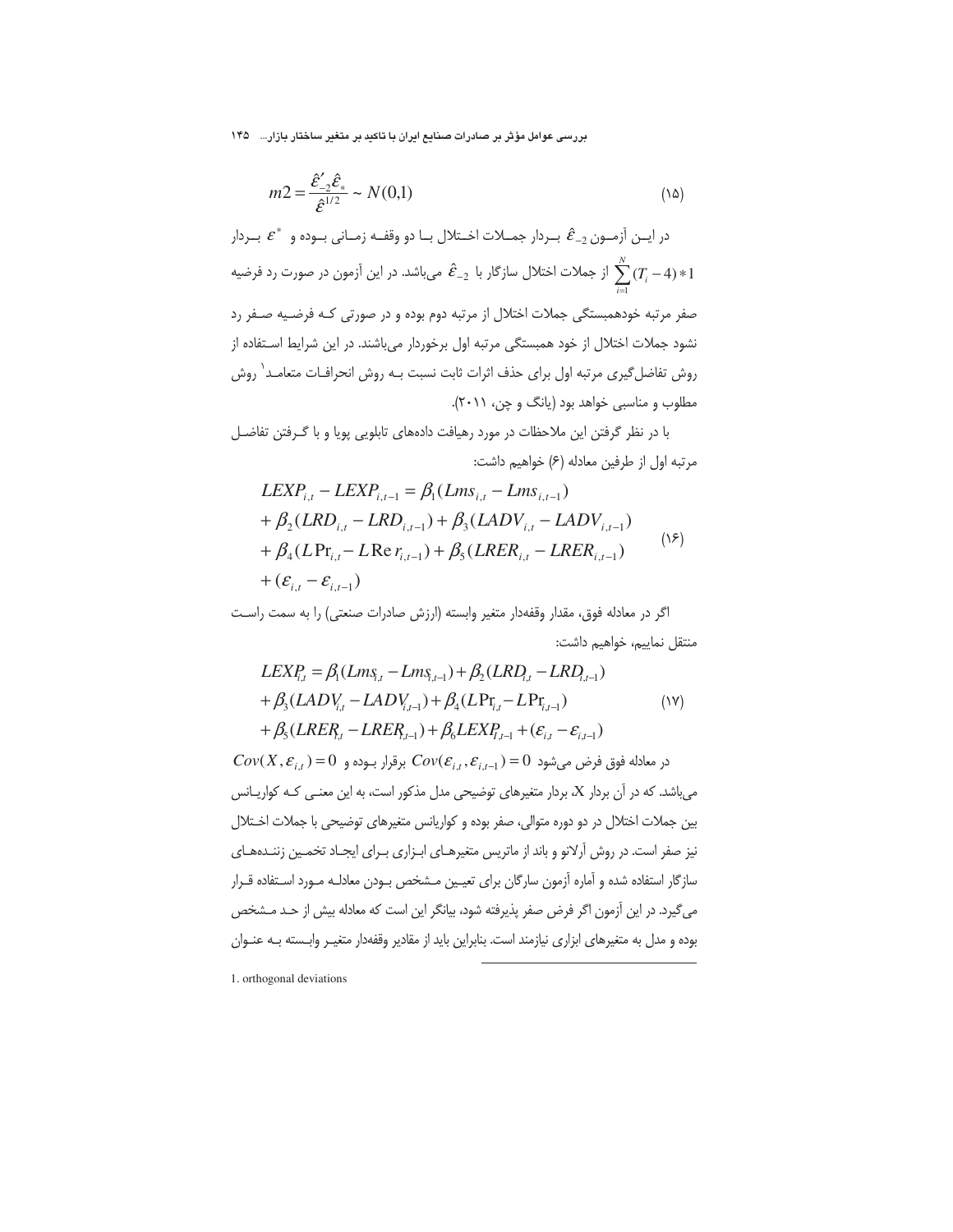۱۴۶ علی دهقانی

متغیرهای ابزاری برای رفع همبستگی بین متغیرهای توضیحی و جملات اختلال استفاده نمود. علاوه بر این با توجه بـه اینکـه در اسـتفاده از روش تفاضـل¢یـری مرتبـه اول، جمـلات اخـتلال از فرآینـد خودر گرسیونی مرتبه اول پیروی می کننـد، لـذا بـرای اینکـه روش آرلانـو و بانـد منجـر بـه تخمـین زنندههای سازگار مدل شود، لازم است مرتبه خودرگرسیونی جملات اختلال مورد آزمـون قـرار گیـرد (اَرلانو و باند، ۱۹۹۱: ۲۸۶-۲۸۷). لازم به ذکر است که روش اَرلانو و باند در صورتی به تخمین زنندههای سازگار می|نجامد که مرتبه خودرگرسیونی جمله اختلال از مرتبه دوم نباشـد. زیـرا بـر اساس روش تفاضل مرتبه اول، جملات اختلال از فرآيند مرتبه اول تبعيت مى كنند.

۴-تخمین مدل و تحلیل یافتههای تحقیق

در این قسمت، به تخمین مدل فوق بر اسـاس رهیافـت دادههـای تـابلویی پویـا پرداختـه می شود. در این روش، قبل از تخمین مدل باید مشخص بودن معادله یا معتبر بودن متغیرهای ابزاری مورد استفاده در مدل ٰ مورد آزمون قرار گیرد. برای این امر از آماره آزمــون ســارگان کــه مبتنی بر آزمون J میباشد استفاده میشود. نتایج آزمون سارگان در جدول (۱) ارائه شده است:

| $\left(\text{pv}\right)$ مقدار آماره $\chi^2$   درجه آزادی   ارزش احتمال |  |  |  |
|--------------------------------------------------------------------------|--|--|--|
|                                                                          |  |  |  |

حدول (۱): نتايج آزمون سارگان

#### منبع: محاسبات محققين

با توجه به نتايج جدول (١)، ملاحظه مي شود فرضيه صفر مبنى بر مشخص بودن معادله رد نمیشود. بنابراین استفاده از متغیرهای ابزاری برای کنترل همبستگی بین متغیرهای توضیحی و جملات اختلال در مدل ضروری بوده و متغیر ابزاری تعریف شده در مـدل (مقـدار وقفـهدار دوم متغير وابسته) معتبرمي باشد.

قبل از برآورد مدلهای اقتصادسنجی، لازم است مرتبه پایـایی متغیرهـای مـدلهـا مـورد آزمون قرار گیرد. در دادههای تابلویی آزمونهای زیادی برای بررسی پایایی متغیرها وجود دارنـد که برخی از آنها نظیر آزمون لوین، لین و چو، آزمون بریتونگ و هادری مفروضات محـدودتری همانند یکسان بودن ضریب متغیر وابسته برای تمامی واحدهای مقطعی و انفرادی، کـه در ایـن مقاله همان کدهای دو رقمی صنایع ایران هستند، را در نظر میگیرند. <sup>۲</sup>

١. در اين مطالعه از مقدار وقفهدار دوم متغير لكاريتم ارزش صادرات زيربخش هاى صنعتى به عنوان متغير ابزارى در مدل استفاده شده است.

۲. برای مطالعه جزئیات بیشتر در خصوص آزمونهای ریشه واحد در دادههای تابلویی به بالتاگی (۲۰۰۵) مراجعه نمایید.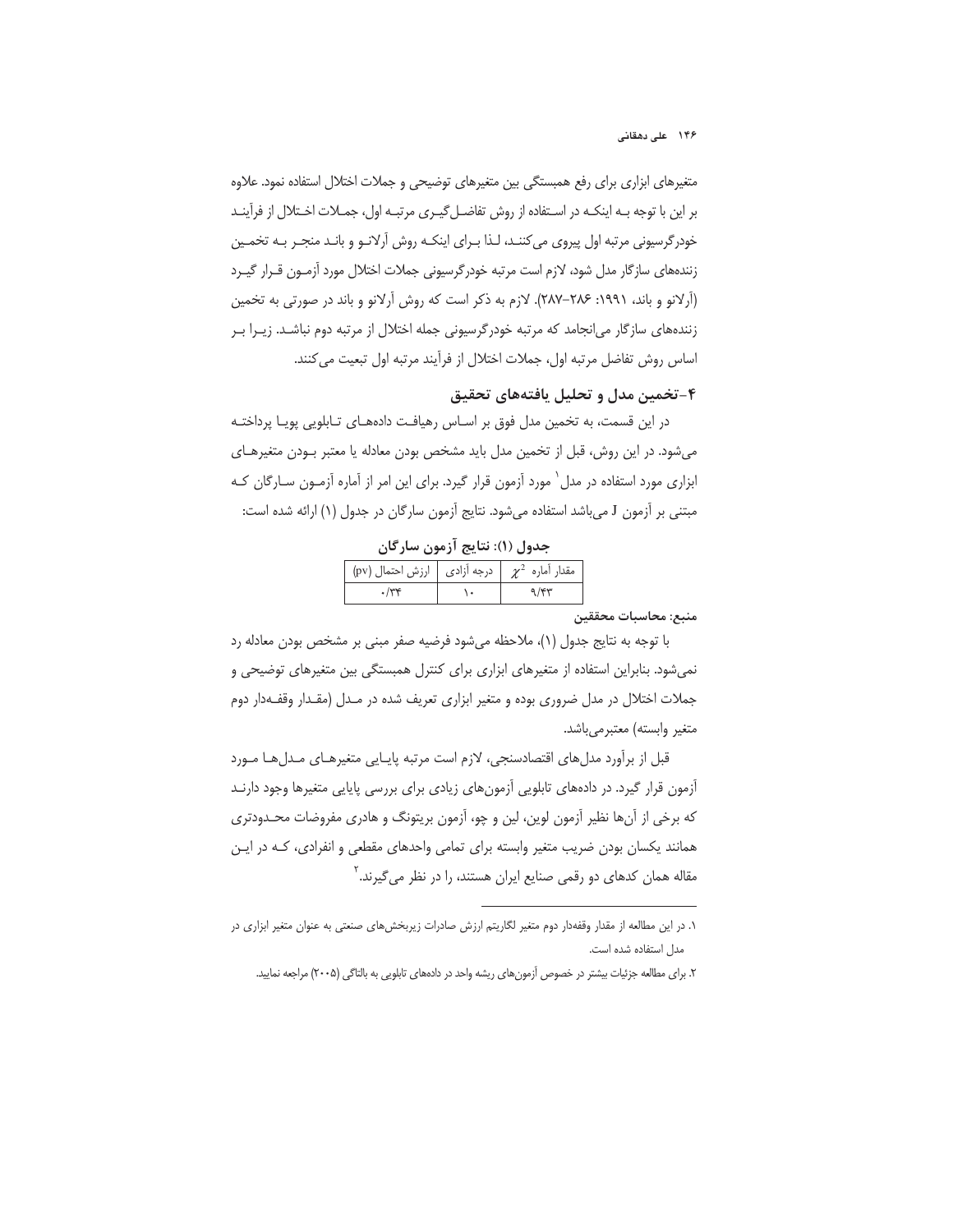از آنجا که در نظر گرفتن مقدار یکسان و مشترک برای انجام آزمون هـای ریـشه واحـد در دادههای تابلویی فرض معقول و مناسبی به نظر نمیرسد، لذا در این بخش از آماره آزمون دیکی فولر تعميم يافته براي انجام آزمون هاي پايايي متغيرها استفاده شده است. استفاده از ايـن آمـاره آزمون، می تواند به متفاوت بودن ضریب متغیر وابسته بین واحدهای انفرادی (کدهای دو رقمی صنایع ایران) منجر شده و نتایج منطقی از پایایی متغیرها ارائـه دهـد. در جـدول (۲)، پایـایی متغيرهاي مدل با استفاده از آماره آزمون ديكي فولر تعميم يافته ارائه شده است:

| درجه     |                | مقادير بحراني ADF          |                                           | آماره مشاهده شده در سطح یا با یکبار  | متغیر(در سطح یا با یکبار |
|----------|----------------|----------------------------|-------------------------------------------|--------------------------------------|--------------------------|
| پایایی   | $\gamma$ .     | 7.۵                        | $\frac{1}{2}$                             | تفاضل گیری                           | تفاضل گیر ی)             |
| $I(1)$ * | $-\frac{r}{s}$ | $-\frac{1}{2}\frac{1}{2}$  | $-\frac{\rho}{\sqrt{2}}$                  | $-\frac{\mathcal{S}}{\mathcal{S}}$ . | LM <sub>s</sub>          |
| I(1)     | $-\frac{r}{s}$ | $-\mathbf{r}/\mathbf{r}$   | $-\frac{\varepsilon}{2} \cdot \mathbf{V}$ | $-\mathcal{F}/\Lambda\mathcal{F}$    | $LEXP_{t-1}$             |
| I(1)     | $-\frac{r}{s}$ | $-\mathbf{y}/\mathbf{z}$   | $-\frac{\rho}{\sqrt{2}}$                  | $-\Delta/\cdot 5$                    | <b>LRD</b>               |
| I(1)     | $-\frac{y}{x}$ | $-\mathbf{r}/\mathbf{r}$   | $-\frac{\rho}{\sqrt{2}}$                  | $-\frac{\rho}{\sqrt{}}$              | <b>LADV</b>              |
| I(1)     | $-\frac{r}{s}$ | $-\mathbf{y}/\mathbf{x}$   | $-\frac{\rho}{\sqrt{2}}$                  | $-\Delta/\lambda$                    | <b>LRER</b>              |
| I(1)     | $-\frac{r}{s}$ | $-\mathsf{r}/\mathsf{r}$ 5 | $-\mathbf{f}/\cdot \mathbf{A}$            | $-\frac{\varepsilon}{\varepsilon}$   | LPr                      |

جدول(٢): آزمون پایایی متغیرهای مدل با عرض از مبدأ و روند ADF

\*(I)I نشاندهنده این است که متغیرها با یکبار تفاضل *گ*یری پایا شدهاند.

منبع: محاسبات تحقيق

با توجه به نتایج جدول (٢) می توان بیان کرد که متغیرهای سهم بازار، شدت صادرات، شدت تحقیقات، شدت تبلیغات، نرخ حقیقی ارز و سودآوری با یک مرتبه تفاضل گیری پایا می باشد.

در ادامه به تخمین مدل با در نظر گرفتن متغیرهای ابزاری پرداختـه مـی شـود. نتـایج بـه

صورت جدول زير ميباشد:

| ارزش احتمال (PV)     | ضريب            | نام متغير    |
|----------------------|-----------------|--------------|
| $\cdot/\cdots$       | $1/\tau\tau$    | LMs          |
| $\cdot/\cdot\cdot$ ۳ | $\cdot$ /۲۴     | $LEXP_{t-1}$ |
| $\cdot/\cdots$       | $\cdot/\gamma$  | LRD          |
| $\cdot/\cdot\cdot$ ۳ | $\cdot/\gamma$  | <b>LADV</b>  |
| .  . . 8             | .44             | <b>LRER</b>  |
| . /                  | $\cdot/\cdot$ ٩ | LPr          |

جدول (٣): نتايج تخمين مدل (متغير وابسته LEXPt)'

منبع: محاسبات تحقيق

۱. شایان ذکر است که بر اساس روش آرلانو و باند (AB) متغیرهای وابسته و توضیحی در شکل استاندارد خـود بـه صورت تفاضل مرتبه اول مى باشند.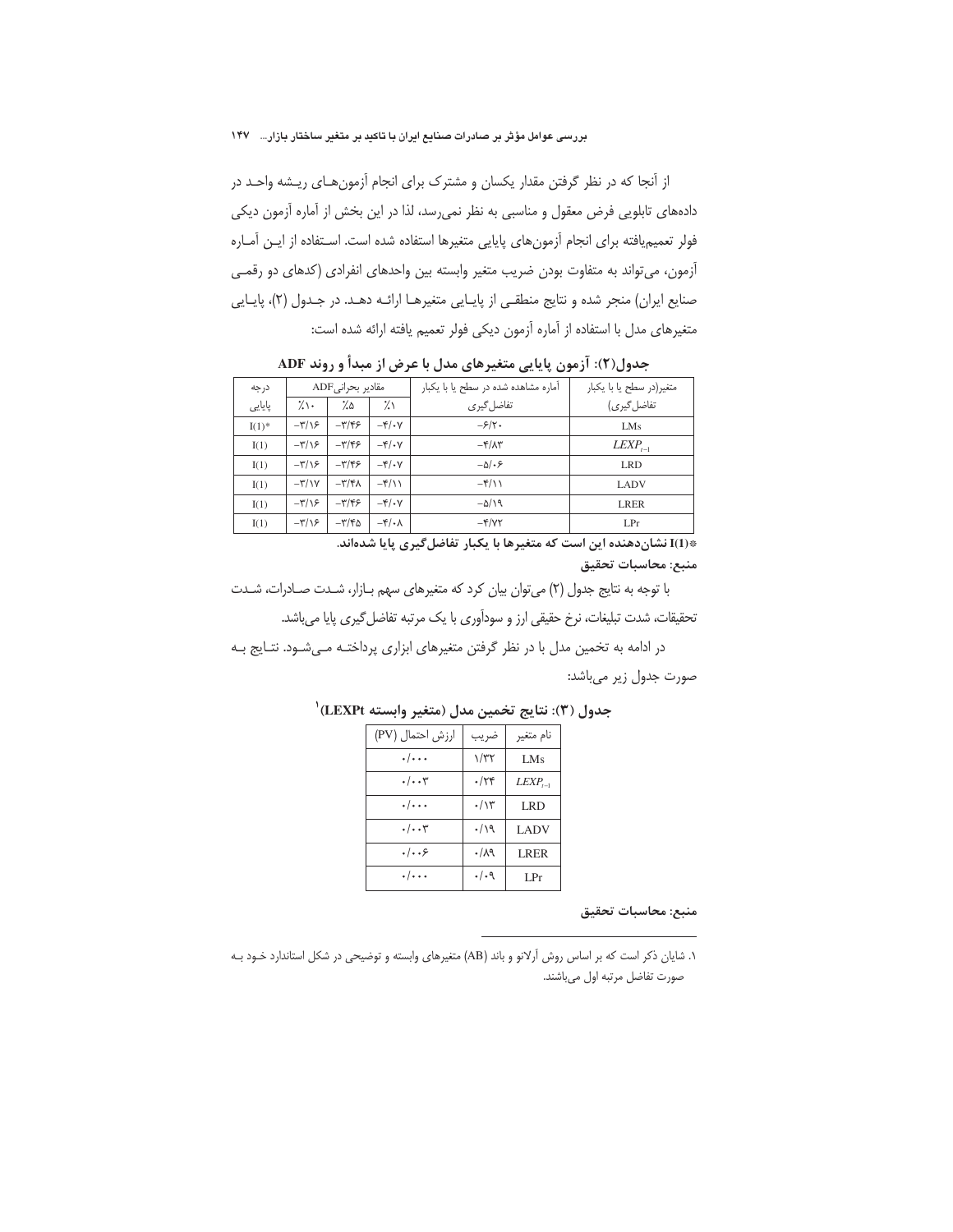با توجه به نتایج فوق می توان بیان کرد که در سـالهـای ۱۳۷۹–۱۳۸۶ و در صـنایع بـا کـد دو رقمی ایران، متغیرهای سهم بازاری، شدت تحقیقات، شدت تبلیغات، سودآوری و نرخ واقعـی ارز تـأثیر مثبت و معنی داری بر صادرات این صنایع داشتهاند، که این نتایج بـا انتظـارات نظـری کـاملاً ســازگار است. همچنین با ملاحظه کشش های به دست آمده در جدول (۳)، نتایج زیر قابل استنتاج می باشند:

۱– ضریب کشش به دست آمده برای متغیر سهم بازاری معادل ۱/۳۲ می باشد کـه نـشان میدهد در صنایع با کد دو رقمی ایران، به ازاء یک درصد افزایش در سهم بازاری بنگاهها، مقدار صادرات آنها در حدود ۱/۳۲ درصد افزایش خواهد یافت. این نتیجه نشان میدهد که بنگاههای بزرگ تولیدکننده محصولات صنعتی در ایران، در مقایسه با بنگاههای کوچک، در امـر صـادرات محصولات صنعتی به بازارهای بین المللی موفق تر بودهاند.

٢– با توجه به نتايج به دست آمده از تخمين مدل، كشش صادرات نسبت به شدت تحقيقـات معادل ۰/۱۳ میباشد که نشان میدهد در صنایع با کد دو رقمی ایران، به ازاء یک درصد افـزایش در هزینههای تحقیق و توسعه بنگاهها، مقدار صادرات آنها را در حدود ۰/۱۳ درصد افزایش خواهد داد. بر اساس این نتیجه مـی تـوان گفـت کـه یکـی از مهـمتـرین راهکارهـای افـزایش صـادرات محصولات صنعتی توجه به موضوع تحقیقات صنعتی و حمایت از آن از سوی دولت می باشد.

۳– نتایج تخمین مدل نشان می دهد که کشش صادرات نسبت به متغیـر سـودآوری برابـر ۰/۰۹ بوده و بیانگر آن است که یک درصد افزایش در سودآوری صنایع با کـد دو رقمـی ایـران، صادرات این صنایع را در حدود ۰/۰۹ درصد افزایش میدهد.

۴– ضریب مربوط به نرخ واقعی ارز نیز معادل ۰/۸۹ برآورد شده است که نشان میدهد در صنایع با کد دو رقمی ایران و در سال های مورد مطالعه، یک درصد افزایش در نـرخ واقعـی ارز، معادل ٠/٨٩ درصد شدت صادرات اين صنايع را افزايش داده است.

در ادامه این مطالعه وجود مرتبه خودرگرسیونی بین جملات اختلال در روش آرلانو و بانـد مـورد آزمون قرار میگیرد. بر اساس نتایج به دست آمده از بررسی خـود رگرسـیونی بـین جمـلات اخـتلال، مرتبه خودرگرسیونی از مرتبه یک بوده و از مرتبه دو نمی باشد. بنـابراین بـا توجـه بـه اینکـه در روش آرلانو و باند از تفاضل مرتبه اول بـراي حـذف اثـرات ثابـت اسـتفاده مـيشـود، لـذا در صـورتي كـه خودرگرسیونی از مرتبهای بیش از دو باشد، در آن صورت تخمین زنندههـای مربوطـه دارای خاصـیت سازگاری نخواهند بود (اَرلانـو و بانـد، ۱۹۹۱: ۲۸۷). بـا توجـه بـه ایـن نکتـه در ایـن مطالعـه وجـود خودر گرسیونی مرتبه اول تأیید شده و تخمین زنندهها دارای ویژگی سـازگاری مـی،باشـند. بـه عبـارت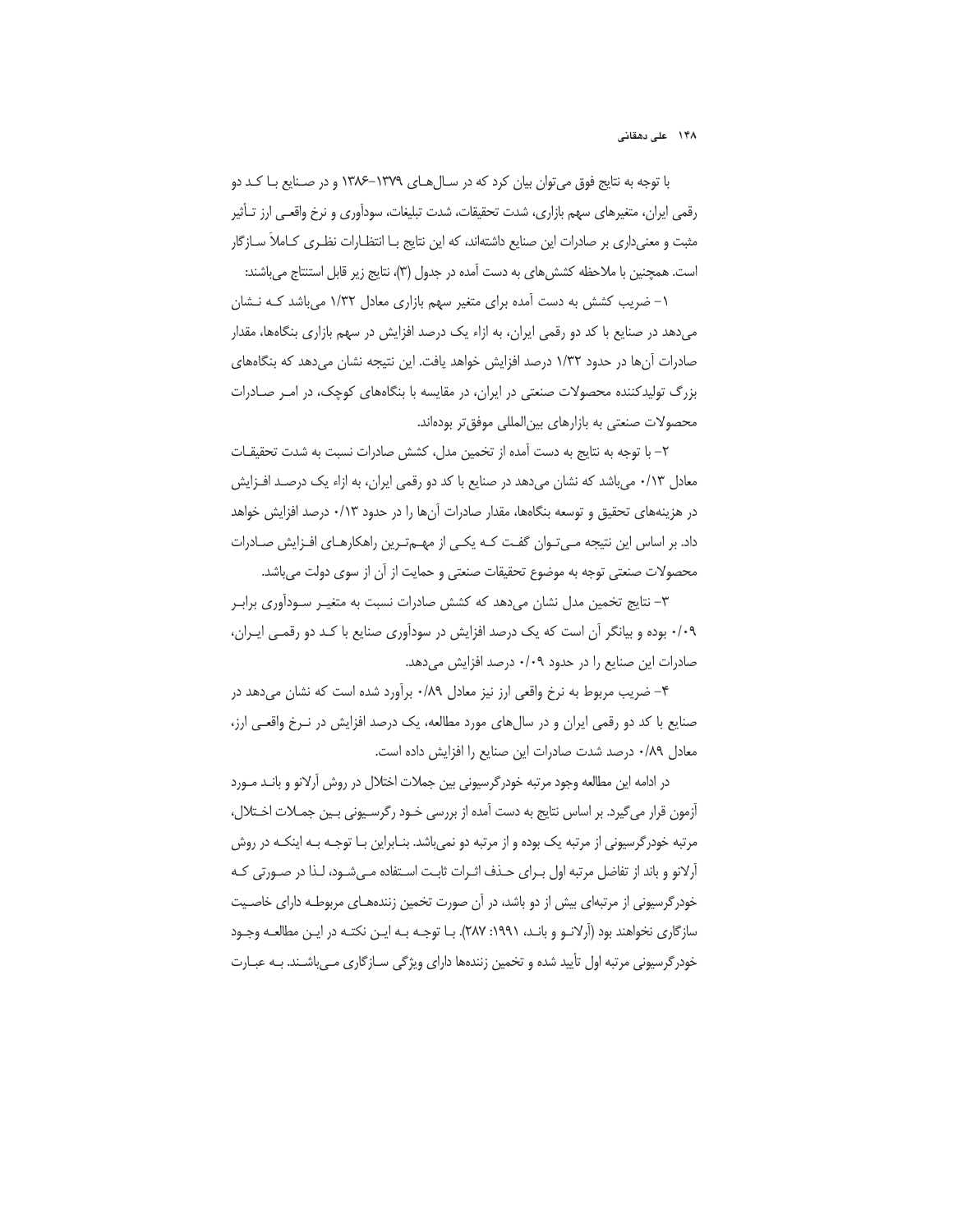دیگر روش اَرلانو و باند روش مناسبی برای تخمین مدل بوده و نیازی به تخمین مدل بر مبنای سـایر روش های یویا نظیر بلاندل و باند نمی باشد. نتایج آزمون آرلانو و باند در جدول زیر ارائه شده است:

جدول (۴): نتايج آزمون آرلانو و باند

| ِ تعیین مر تبه خودهمبستگی بین جملات اختلال تفاضل ًیری شده) |  |  |
|------------------------------------------------------------|--|--|
|------------------------------------------------------------|--|--|

| ارزش احتمال   | مقدار أماره أزمون Z           | مرتبه خود همبستگی |
|---------------|-------------------------------|-------------------|
| $.$ / $.\,$ ۴ | $-\frac{1}{\alpha}$           |                   |
| .159          | $-1/\mathfrak{r}\mathfrak{q}$ |                   |

منبع: محاسبات محققين

بر اساس نتایج جدول (۴) میتوان بیان کرد که مقدار آماره آزمون Z برای مرتبه اول برابر با ۱/۲۵– بوده و برای مرتبه دوم ۱/۴۹– می باشد، لذا فرضیه صفر برای مرتبه اول رد گردیده در حالي كه براي مرتبه دوم اين فرضيه قابل رد نمي باشد. از اين رو مي توان بيان كـرد كـه مرتبـه خودهمبستگی بین جملات اختلال از مرتبه یک بوده و روش آرلانو و باند روش مناسبی بـرای تخمین مدل و حفظ سازگاری ضرایب میباشد.

### نتبجەگىرى

این مقاله به بررسی متغیرهای اثرگذار بر صادرات صنایع با کد دو رقمی ایران در سالهای ۱۳۷۹–۱۳۸۶ با تأکید بر متغیرهای ساختاری بازار، می پردازد. برای این منظور از دادههـای خـام مربوط به آمارگیری از کارگاههای صنعتی با ده نفر کارکن و بالاتر ایران استفاده شـده اسـت و مدل رگرسیونی با استفاده از رهیافت دادههای تابلویی پویا و تخمین;ننـده گـشتاور تعمـیمیافتـه برآورد شده است. نتایج حاصل از تخمین مدل نشان میدهد که متغیر سهم بـازاری، بـه عنـوان متغیر ساختاری، از تأثیر قابل توجهی بر صادرات بخش صنعت ایران در سال های ۱۳۷۹–۱۳۸۶ برخوردار بوده است. بر اساس نتایج این مطالعه، یک درصد افزایش سهم بازار بنگاهها در صنایع ایران، منجر به افزایش حدود ۱/۳۲ درصدی صادرات این صنایع شده است. با توجه بـه کـشش صادرات نسبت به متغیر سهم بازار (۱/۳۲)، این عدد نشان میدهد که بنگـاههـای بـزرگتـر در مقایسه با بنگاههای کوچک و با سهم بازار کمتر، بیشتر در امـر صـادرات موفـق بـودهانـد. اگـر صادرات را به عنوان یک متغیر عملکردی بازار (مثل فروش و سودآوری) و سـهم بـازاری را بـه عنوان یک متغیر ساختاری بازار در نظر داشته باشیم، ارتبـاط مـستقیم ایـن دو متغیـر در بخـش صنعت ایران، که حاکی از اثریذیری عملکرد بازار از ساختار آن می باشد، تأییدی بر دیدگاه مکتب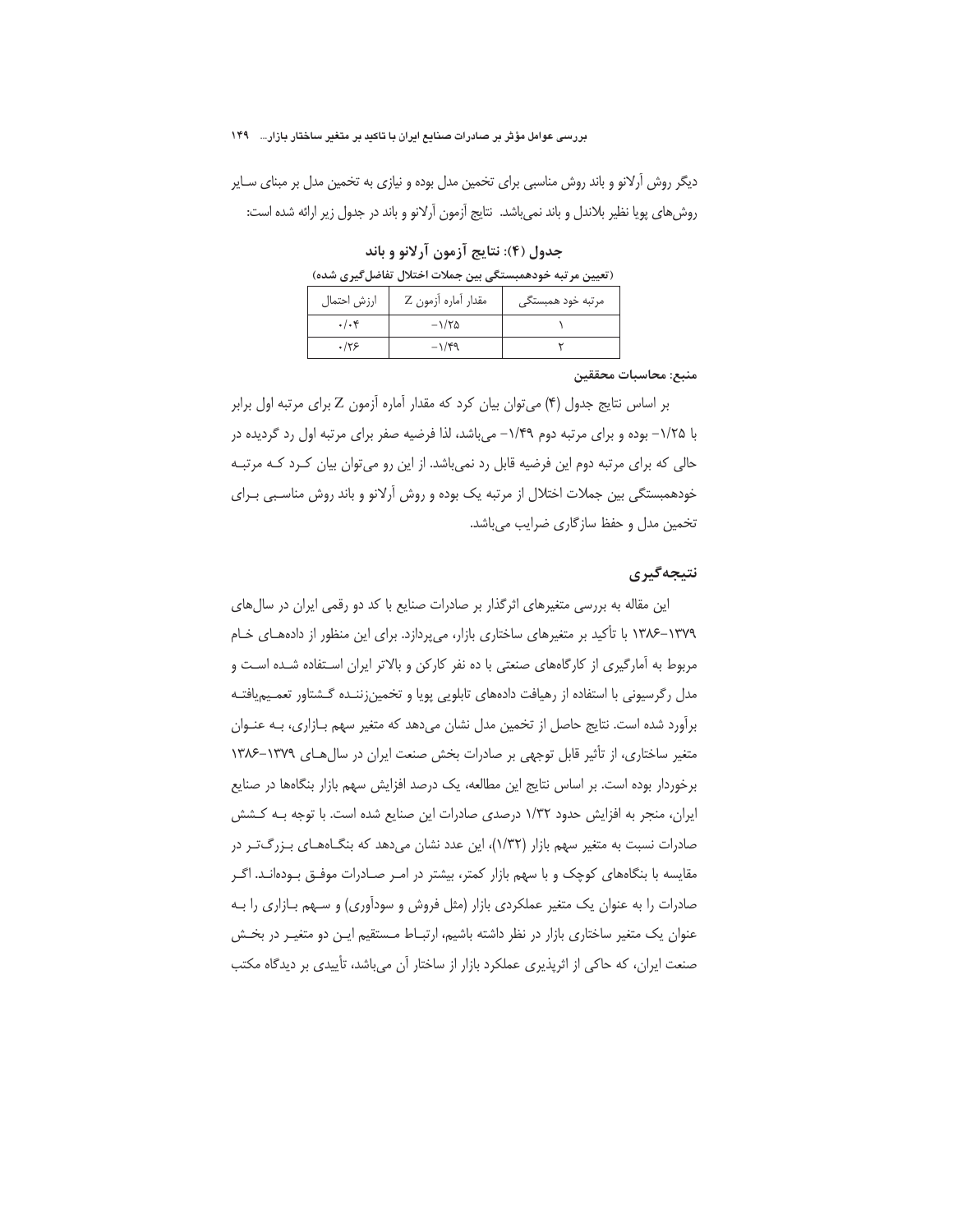ساختارگرایی <sup>۱</sup>در بخش صنعت ایران میباشد. هر چند تأیید یا عدم تأیید دیدگاه مکتـب رقیـب (شیکاگو – یو.سی.ال.ای)<sup>۲</sup> با نتایج این مطالعه ممکن نمی,باشد، اما دیدگاه مکتب ســاختارگرایی در بخش صنعت ایران رد نمیشود. همچنین از این امر میتوان این نتیجه مهم را گرفت که هر گونـه تلاش برای ارتقاء سهم بازار از طریق افزایش تحقیقات صنعتی و هزینـههـای تبلیغـات، منجـر بـه ارتقاء عملكرد بازار و صادرات بخش صنعت ايران مي شود. بنابراين تلاش مديران صنعتي ايران بـه منظور ارتقاء سهم بازار و فروش، با استفاده از شـيوههـاى نـوين بازاريـابى داخلـى و بـينلمللـى از مهم ترین توصیههای سیاستی این مطالعه محسوب می شود. از سوی دیگر بر اساس نتـایج حاصـل از تخمین مدل، ملاحظه میشود که بنگاههای بزرگ تولیدکننده محصولات صـنعتی در ایـران، در مقايسه با بنگاههاى كوچك، در امر صادرات محصولات صنعتى به بازارهاى بـين|لمللـى موفــقتــر بودهاند. این مسئله باعث میشود که بنگاههای کوچک به منظور دستیابی به بازارهای بین|لمللـی و صادرات بیشتر، به فکر افزایش سهم بازار خود از طریق روش هـایی نظیـر ادغـام باشـند و در ایـن صورت درجه تمر کز صنایع ایران افزایش خواهد داشت. بـرای پیـشگیری از افـزایش سـهم بـازار و انحصاری شـدن بازارهـای صـنعتی در ایـران از یکـسو و همچنـین کمـک بـه افـزایش صـادرات محصولات صنعتی بخصوص برای بنگاههای کوچک صنعتی، پیشنهاد میشـود دولـت از صـادرات محصولات صنعتی بنگاههای کوچک حمایـت بیـشتری داشـته باشـد. راهانـدازی نمایـشگاههـای بین|لمللی به منظور شرکت بنگاههای کوچک در آنها و ایجاد تـشکلهـای صـادراتی بـه منظـور کمک به صادرات محصولات صنعتی بنگاههای کوچک در این خصوص قابل پیشنهاد هستند.

متغیر نرخ واقعی ارز نیز دارای تأثیرگذاری مثبت و معنیدار بـر صـادرات صـنایع ایـران در دوره مورد بررسی بوده است. به طوری که بر اساس نتایج این مطالعه، یـک درصـد افـزایش در نرخ واقعی ارز، افزایشی حدود ۸۹/۰ درصد در شدت صادرات صنایع ایران را باعث خواهـد شـد. این امر میتواند بر این مسئله تأکید داشته باشد که به خصوص در سالهای اخیر، پـایین بـودن نرخ ارز در ایران منجر به کاهش صادرات محصولات صنعتی ایران شده است. بنابراین میتوان این نتیجه را به این صورت نیز تفسیر نمود که هزینه یک درصد افزایش ندادن نرخ ارز در ایران طی سال های اخیر، بر اساس نتایج این مطالعه، کاهش حدود ۰/۸۹ درصدی صـادرات کالاهـای صنعتی کشور بوده است.

-

1. structuralism 2. Chicago- U.C.L.A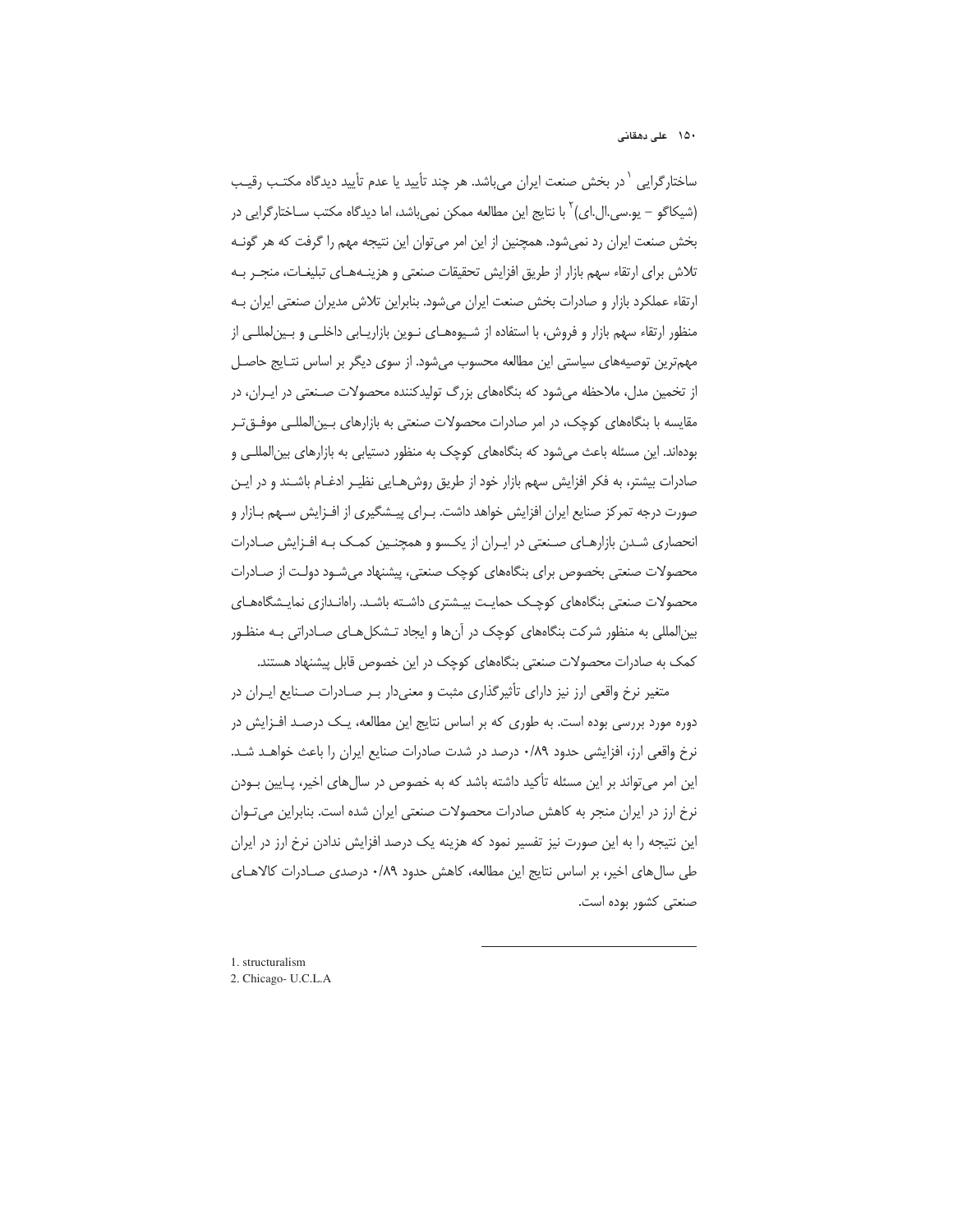علاوه بر این، یک درصد افزایش در سودآوری صنایع با کد دو رقمی ایران، صـادرات ایـن صنایع را در حدود ۰/۰۹ درصد افزایش می دهد. بنابراین اجرای سیاستهایی بـه منظـور ارتقـاء سودآوری صنایع ایران، می تواند منجر به افزایش صادرات صنعتی شـود. از ایـن رو، بـه منظـور ارتقاء سودآوری و صادرات صنایع ایران، اجرای سیاستهـایی نظیـر افـزایش تبلیغـات، افـزایش بهرهوري عوامل توليد و افزايش بازارهاي فروش توصيه مي شود.

رابطه بین شدت تحقیقات، شدت تبلیغات و صادرات صنعتی ایران نیـز یـک رابطـه مثبـت ارزیابی شده است و افزایش سرمایهگذاری در امر تحقیقـات و پـژوهش۵عـای صـنعتی از سـوی مدیران و سیاست گذاران بخش صنعت ایران، می تواند زمینههای ارتقاء صادرات غیـرنفتـی و بـه خصوص صادرات محصولات صنعتی در ایران را فراهم نماید. بر اساس این نتیجه می توان گفت که یکی از مهمترین راهکارهای افزایش صادرات محصولات صنعتی توجه به موضوع تحقیقـات صنعتی و حمایت از آن از سوی دولت میباشد.

از این رو به منظور افزایش صادرات صنعتی و دستیابی به بازارهـای جهـانی جدیـد بـرای تولیدات صنعتی کشور، اتخاذ سیاستهای حمایتی از فعالیتهای تحقیـق و توسـعه در بخـش صنعت ایران، از سوی دولت، توصیه میشود. از جمله این سیاستها میتوان به اعطای یارانـه و یا اعمال معافیتهای مالیاتی به منظور حمایت از فعالیتهـای تحقیـق و توسـعه در بنگــاههـای صنعتی و همچنین معافیتهای گمرکی برای بنگاههای صنعتی، به منظور راهاندازی و یا تجهیـز آزمایشگاهها و واحدهای تحقیقاتی صنعتی در بنگاههای تولیدی و همچنین اعطـای تـسهیلات بانکی با نرخ پایین و حتی صفرنسبت به فعالیتهای تحقیقاتی صنعتی اشاره نمود.

علاوه بر این افزایش هزینههای تبلیغات و ایجاد مـشوق هـای تبلیغـاتی مـی توانـد زمینـه افزایش صادرات زیربخش های صنعتی را فراهم نماید.

# منابع

### الف- فارسے

- ۱. حسینی، میرعبداله؛ و زورار، پرمه؛ «ساختار بازار جهانی فرش دستباف و بازارهای هدف صادراتی ایران»، پژوهشنامه بازرگانی، ۱۳۸۳، شماره ۳۰.
- ۲. حداداد کاشی، فرهـاد؛ «**ساختار و عملکرد بازار، نظریه و کاربرد آن در بخش صنعت ایران».** نشر مؤسسه مطالعات و پژوهشهای بازرگانی، ۱۳۷۹.
	-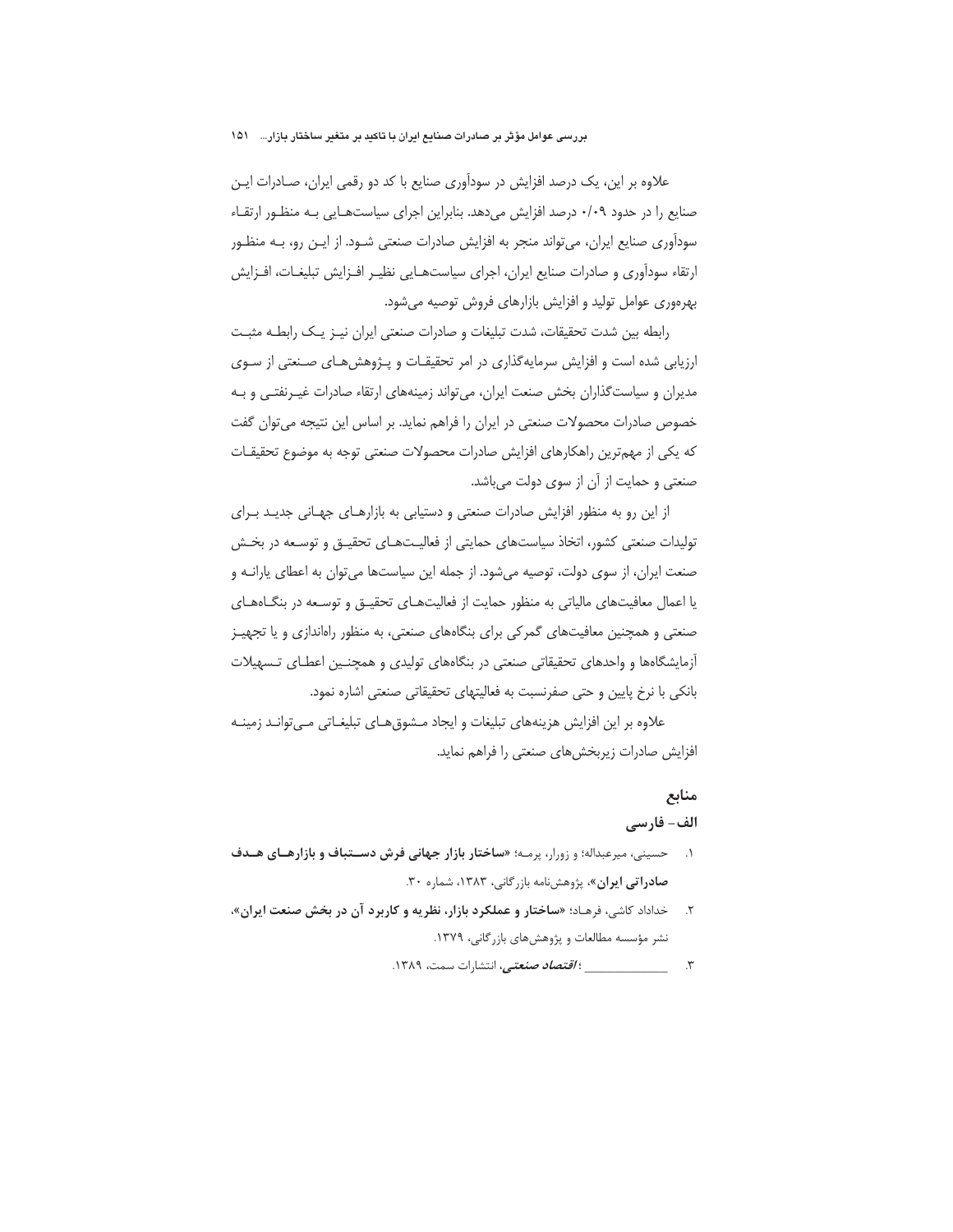۱۵۲ علی دهقانی

- ۴. خداداد کاشی، فرهاد و دهقانی، علی؛ «**ارزیابی تأثیر تبلیغات بر ماهیت رقابـت و انحــصار در بازار، مورد بخش صنعت ایران»،** فصلنامه مطالعات اقتصاد و مدیریت، ۱۳۸۴.
- ۵. د هقانی، علی و دیگـران؛ «تأثیر عضویت در سازمان تجارت جهانی بر بخش صنعت ایــران»، مجله نامه مفيد، دانشگاه مفيد، ١٣٨٧، شماره ۶۶.
- ۶ \_\_\_ دهقانی، علی، «تأثیر نوآوری بر بی ثباتی سهم بازار در صــنایع کارخانــهای ایــران»، رسـاله دکتری، دانشگاه تبریز، ۱۳۹۲.
- ۷. راسخی، سعید؛ «نقش ساختار بازار در تجارت خارجی (مطالعه موردی صـنایع کارخانــهای ا**یران**)»، پژوهشiامه علوم انسانی و اجتماعی، ۱۳۸۳، شماره ۱۳.
- ۸ ٪ زارع، ابراهیم؛ **«بررسی ساختار بازار جهانی و بازار صادراتی بادام ایران»،** فصلنامه پـژوهش و سازندگی، ۱۳۸۷، شماره ۲۱.
- ۹. میادی، جعفر و شهیکیتاش محمدنبی؛ «بررسی ساختار بازار کالاهـای منتخـب صـادراتی»، پژوهش:نامه بازرگانی، ۱۳۸۳، شماره ۸.
- ۱۰. عباسی، غلامرضا و همکاران؛ (۱۳۹۱)، «عوامل مؤثر بر صادرات در صنایع ایران با تأکیــد بــر ساختار بازار»، فصلنامه برنامهريزي و بودجه، ١٣٩١، شماره ٣.

۱۱. مرکز آمار ایران، طرحهای آمارگیری از کارگاههای صنعتی با ده نفر کارکن و بالاتر، سالهای ۱۳۷۴–۱۳۸۶.

ب-لاتين

- 12. Arellano, M; Bond, S; 1991, "**Some tests of specification for panel data: Monte Carlo evidence and an application to employment equations**", Review of Economic Studies 58.
- 13. Bain, J. S; 1951, "**Relation of Profit Rate to Industry Concentration: American Manufacturing**", 1936-1940, Quarterly Journal of Economics, No. 65.
- 14. Bain, J. S; 1956, *Barriers to New Competition, Their Character and Consequences in ManufacturingIndustries*, Cambridge, MA: Harvard University Press.
- 15. Ballot, G. & Fakhfakh, F; Taymaz, E; 2001, "**Firms human capital, R&D and performance: a study on French and Swedish firms**," Labor Economics, Vol. 8, Issue (4).
- 16. Barthwal, R; 2007, *Industrial Economics: Introductory Text Book*, New Age International Limited Publishers.
- 17. Basile, R; 2001, "**Export Behavior of Italian Manufacturing Firms Over the Nineties: The Role of Innovation**", Research Policy, Vol. 30.
- 18. Brander, J.A; Barbara J; Spencer, M; 1984, "**Export Subsidies and International Market Share Rivalry**", NBER Working Papers 1464,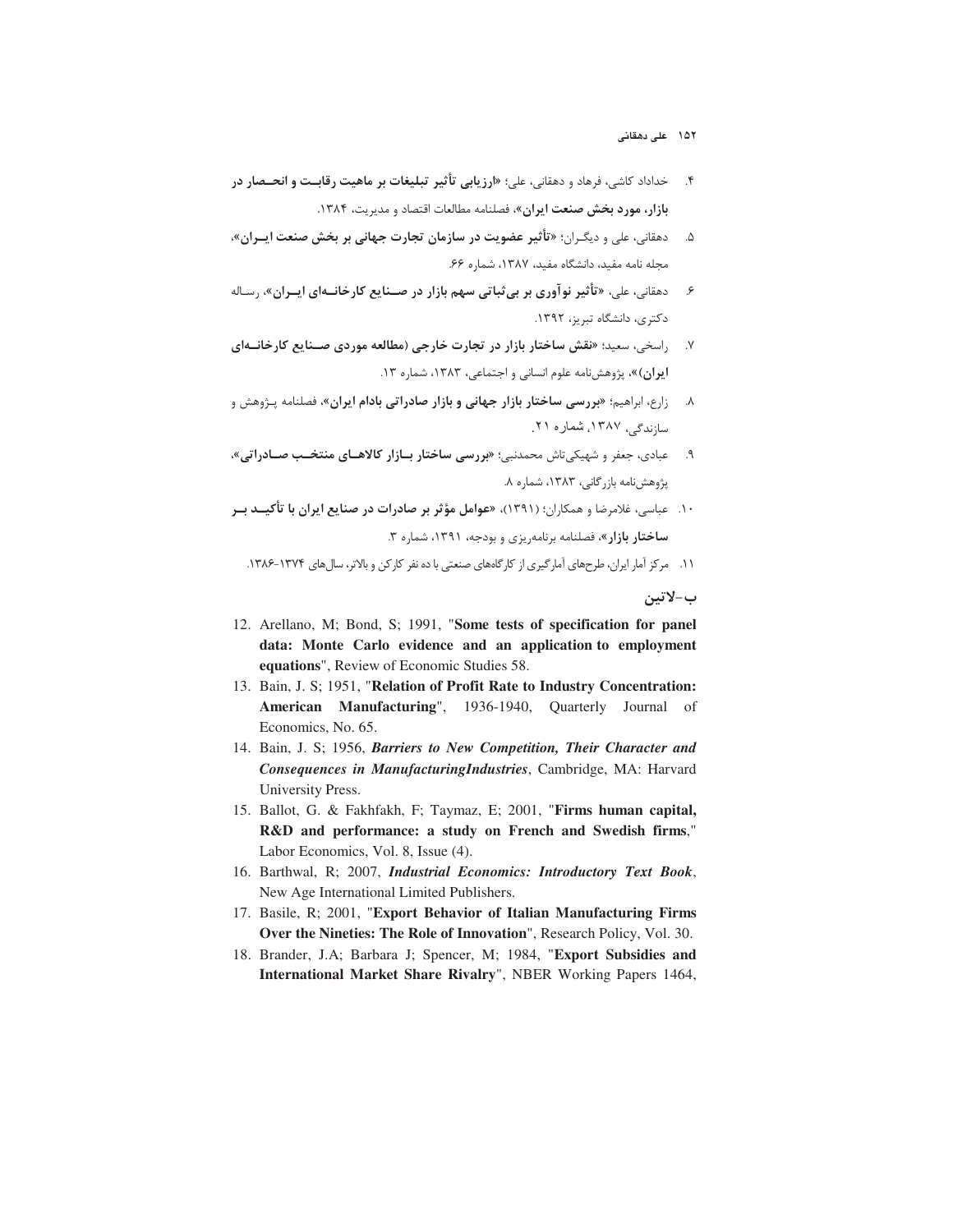National Bureau of Economic Research, Inc.

- 19. Breinlich, H; Tucci, A; 2008, "**Foreign Market Conditions and Export Performance: Evidence from Italian Firm-Level Data**", Development Working Papers 258, Centro Studi Luca d\'Agliano, University of Milano.
- 20. Clarke, R; Davies, s; 1982, "**Market structure and price-cost margins**", Economica, No. 49.
- 21. Cowling, k; waterson, M; 1976, "**price-cost margins and Market structure**", Economica, No. 43.
- 22. Bekkers, A; Francois, J.F; 2008, "**Heterogeneous Firms, the Structure of Industry & Trade under Oligopoly**", Economics working papers 2008-11, Department of Economics, Johannes Kepler University Linz, Austria.
- 23. Feenstra, R.C; Yang, T.H; and Gary G. H; 1993, "**Market Structure and International Trade: Business Groups in East Asia**", NBER Working Papers, No. 4536.
- 24. Geringer, J. M; Tallman, S; Olsen, D. M; 2000, "**Product and international diversification among Japanese multinational firms**", Strategic Management Journal, No. 21.
- 25. Gopal, N; Asopa, V. N; 1991, "**A Market Share Approach to Pricing Commodity Exports**", IIMA Working Papers 973, Indian Institute of Management Ahmedabad, Research and Publication Department.
- 26. Graham Jr. R. C; Frankenberger, K. D; 2000,"**The Contribution of Changes in Advertising Expenditures to Earnings and Market Values**", Journal of Business Research, Elsevier, Vol. 50, No. 2.
- 27. Grobowskey, H. G; Dennis C. M; 1978, **Industrial Research and Development**, intangible capital stocks, and firm profit rates, Bell Journal Of Economics, autumn.
- 28. Gopal, N; Asopa, V N; 1991, "**A Market Share Approach to Pricing Commodity Exports**", IIMA Working Papers 973, Indian Institute of Management Ahmedabad, Research and Publication Department.
- 29. Guan, N.M; 2003, Innovative Capability and Export Performance of Chinese Firms, Journal of Thechnovation, Vol. 23, Issue. 9.
- 30. Halpern, L; Murakozy, B; 2009, **Innovation, Productivity and Exports: the Case of Hungary**, Institute of Economics, Hungarian Academy of Sciences Working Paper.
- 31. Hitt, M. A; Ireland, R. D; Hoskisson, R. E; 1997, *Strategic management: Competitiveness and globalization*, West Publishing Company.
- 32. Ignatius J. Horstmann & James R. Markusen; 1990, "**Endogenouse market structure in international trade**", NBER working paper, 3283, National Bureau of Economic Research, Inc.
- 33. Jebuni, C.D; Forsyth, J.C; 1988, "**Market Structure and LDCs'**

بررسی عوامل مؤثر بر صادرات صنایع ایران با تاکید بر متغیر ساختار بازار… ۱۵۳